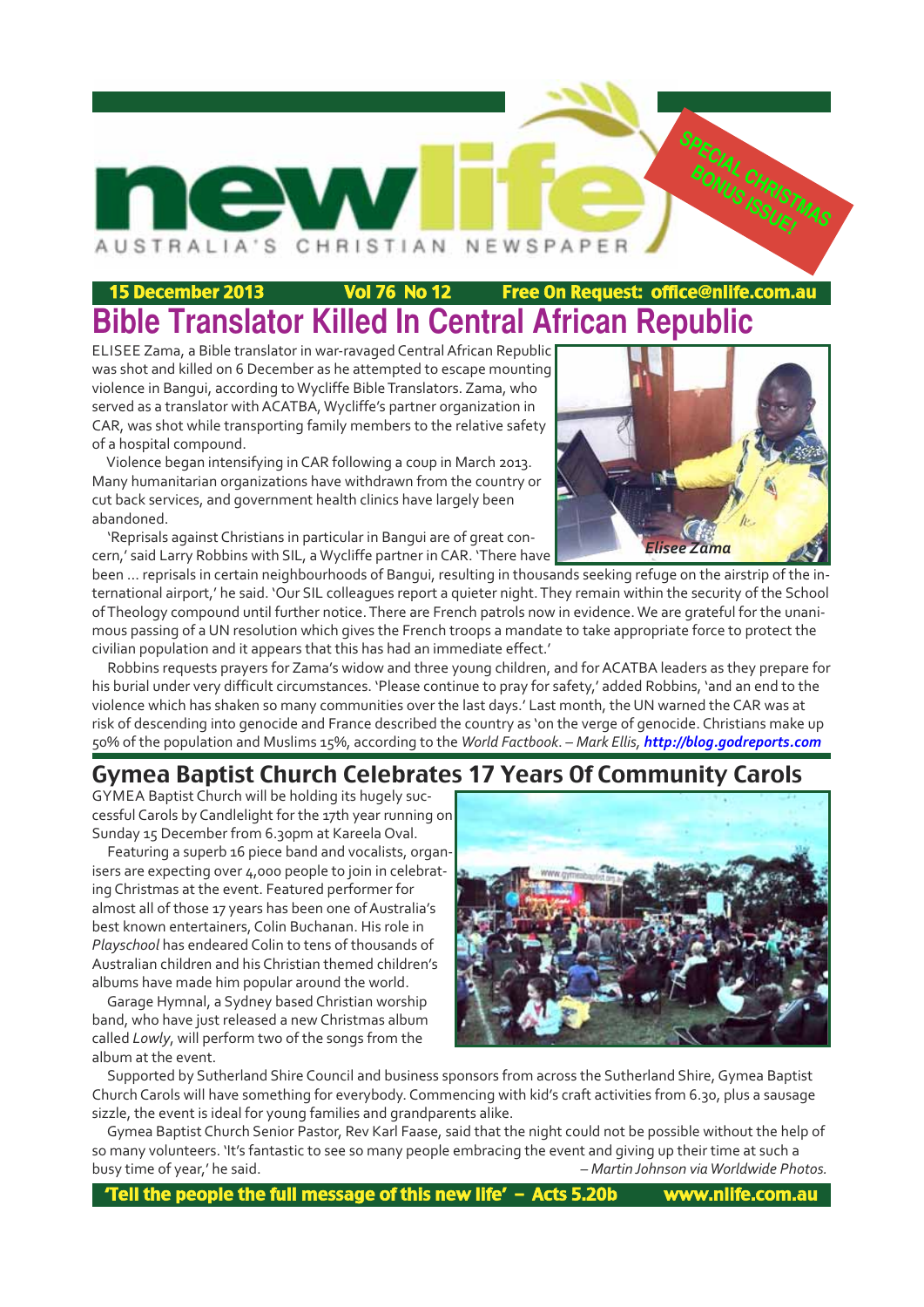**VOLUME 76 NUMBER 12**

**ISSUE DATE:** 15 December 2013

**ISSN:** 1033-7903

**FOUNDER:**

Eric J. Daley (1910-1992)

#### **EDITOR:**

Rev Bob Thomas **Phone:** 0417 592 646 **Email: editor@nlife.com.au**

#### **BUSINESS MANAGER:**

Mignon Goswell **Phone:** 0434 313 646 **Email: office@nlife.com.au**

#### **POSTAL ADDRESS:**

PO Box 457 Mitcham VIC 3132

**WEB-SITE: www.nlife.com.au**

#### **SUBSCRIPTION:** Free On Request

**ACCEPTANCE OF ADVERTISING DOES NOT IMPLY ENDORSEMENT**

**PUBLISHED BY:** New Life Australia Ltd

**ABN: 15 005 035 138**

#### **CONTRIBUTORS PLEASE NOTE:**

*New Life* is archived by the National Library. It is assumed that contributors agree with this arrangement and so are willing to be published on this basis.



## **Of Time And Eternity**

CHRISTMAS greetings from one of my best friends who with his wife laboured long for the Lord in an isolated and dangerous corner of the Kingdom, brought this challenging thought: 'We are pushing 72 years now, and we realise with many of you, that our time is short. I read something like this from Don Carson a couple of weeks back: "Ten billion years into eternity, do you think that the car you drive today, the house you live in, the money you now have in the bank, the education standard you reached, the measure of fame you may have attained to, whether you lived a healthy or an illness-plagued life, will have the slightest importance whatsoever?"

'You and I have 10,20, maybe even 30 years remaining. We might by God's grace have another 10 years, and then billions of years of eternity, in fact beyond this – unending billions and billions of years of eternity. We will never come back for another chance. Shouldn't this affect the way we live every day, and the things we count as important every day? Shouldn't it mean that we do what Jesus commanded all true Christians to do, to live as He lived and to be His witnesses, fearlessly? In that Great Day it will profit us nothing if we say, "Well, I didn't say anything, because I was afraid," or "I was too busy doing church things," or "I held onto things that I now see were completely unimportant". 1 John 2.6 says that "He who says he abides in Him, ought himself also to walk just as He walked".

'What an incredible standard that sets for us – for us to live just as Jesus lived, and only by His Spirit who lives in us!'

Christmas reminds us of this: that at 'just the right time' in human history the God of Eternity broke into time and space by coming in the person of His Son, our Lord Jesus Christ, so that 'whoever believes in Him would not perish, but have eternal life.'

But Christmas also challenges us to set aside our pre-occupation with the things of time and space and contemplate the things which are eternal as we put our faith in the Eternal Son of God for salvation and then follow Him in all godly living.

*'Only one life to live, it soon will be past;*

*only what's done for Christ will last.'*

Along with all the usual blessings of the Christmas season, may the Lord in His mercy and grace give us a greater perspective of eternity.

*– Bob Thomas*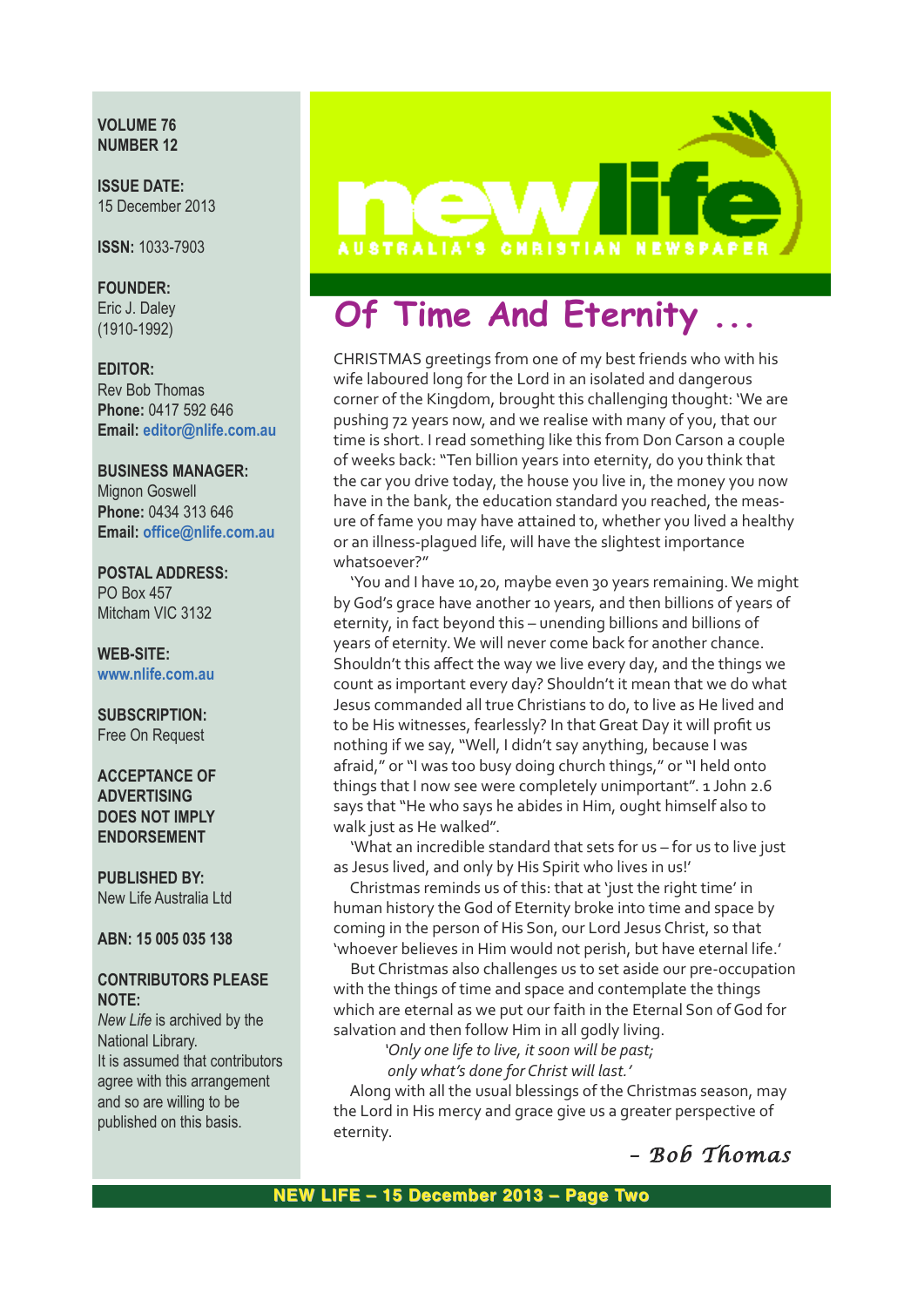## **MATTERS FOR PRAYER**

## INDIA: Terror And Impunity In Hostile Rajasthan PIFASE

HINDU zeal is no doubt soaring in the desert state of Rajasthan. There is a general election looming (April-May 2014), as well as State Assembly elections just held on  $1$ December. [Votes to be counted on 8 December.] Whilst Rajasthan is presently ruled by the Congress Party, there is a strong sense that the people are hankering for change. Around 74% of those eligible cast their vote. Rabid Hindu nationalist and Bharatiya Janata Party presidential candidate Nahendra Modi – who is proving to be extremely popular with youths – campaigned in Rajasthan through mid-November. Many analysts are predicting that the BJP could ride back into power in Rajasthan on the back of the 'Modi wave'. India's population is around 80% Hindu and officially 2.3% Christian, though unofficially from 4 to 9%. However, in Rajasthan Hindus comprise 89% of the population while Christians make up only some 0.1 to 0.4%. According to *Operation World 7th Edition* (2010) there has been significant church growth in the south of Rajasthan since the turn of the century. In 2008, when the BJP ruled Rajasthan, the Assembly passed a draconian, highly controversial anti-conversion bill designed to 'check rampant religious conversion'.

Harish Gemethi lives in Gamdi village, Dungarpur District, in the deep south of Rajasthan. In 2003 Harish and 45 others put their faith in Jesus after witnessing the miraculous healing of Harish's older brother. Anti-Christian sentiment is strong in the area and the believers know what it is to 'carry a cross'. Harish told *Morning Star News* that during the last 10 years certain local Hindus have repeatedly threatened to harm or even kill his family. The most recent death threat came in early November.

Harish and his wife have a seven-year-old son, Anugrag Gemethi (nicknamed Anmol), who is a faithful believer. At 10am on Sunday 17 November Anugrag waved goodbye to his parents and skipped off to Sunday School. After the Sunday service, Anugrag had lunch at the home of Christian friends in the neighbouring village of Tadi Obri, after which he headed home. Anugrag's friends waved him goodbye as he crossed the little bridge that joins their two villages, but Anugrag did not arrive home. By dinner time his parents had become anxious and phone calls and searches yielded nothing. The next morning, Harish went to the police station and filed a missing person's report. At 4:30pm, family and friends found Anugrag's mutilated body in a pond. Local police were called but took two-and-a-half hours to arrive.

Anugrag had either been brutally tortured to death, or killed and sadistically mutilated. There is little doubt that Anugrag's death was designed to terrorise and traumatise not only his parents, but all local Christians. Despite having been burnt, dismembered and disfigured to the point he was unrecognisable, the police autopsy reported that Anugrag died from drowning and that apart from animal bites, the body was 'normal'. Clearly the police do not want to intervene. Harish told *Morning Star News*: 'I have repeatedly mentioned the names of these people who constantly threatened to take my life and my family in connection to my son's death to the police, but sadly they are not paying heed to my suggestions.' The Christian community is deeply concerned by the reluctance of the police to act. If Hindu nationalists find they can torture, kill and terrorise local Christians with impunity, then security will evaporate.

PRAY:

*• that the God who miraculously healed Harish Gemethi's brother in 2003, resulting in significant church growth in Gamdi and Tadi Obri villages, will now do a miraculous work in the hearts of Gamdi's and Tadi Obri's persecuted Christians, comforting them in their grief, healing their trauma, calming their fears, sustaining their faith and filling their hearts with amazing grace that will then spill into their communities; • that God will open the eyes of many Hindus in Gamdi and Tadi Obri, so they see clearly the demonic nature of this evil and profoundly reject it; may the hearts of many Hindus be softened and opened to receive the Gospel. May the killers lose their sanction and the police be forced to act. • that the God of all grace will continue to build His Church in India.*

*'But let justice roll on like a river, righteousness like a never-(Amos 5.24 NIV)*

*–This RLPB was written by Elizabeth Kendal, international religious liberty analyst failing stream!' and advocate, and issued as a ministry of the Evangelical Alliance in Australia.*



**NEW LIFE – 15 December 2013 – Page Three NEW LIFE – 15 December 2013 – Page Three**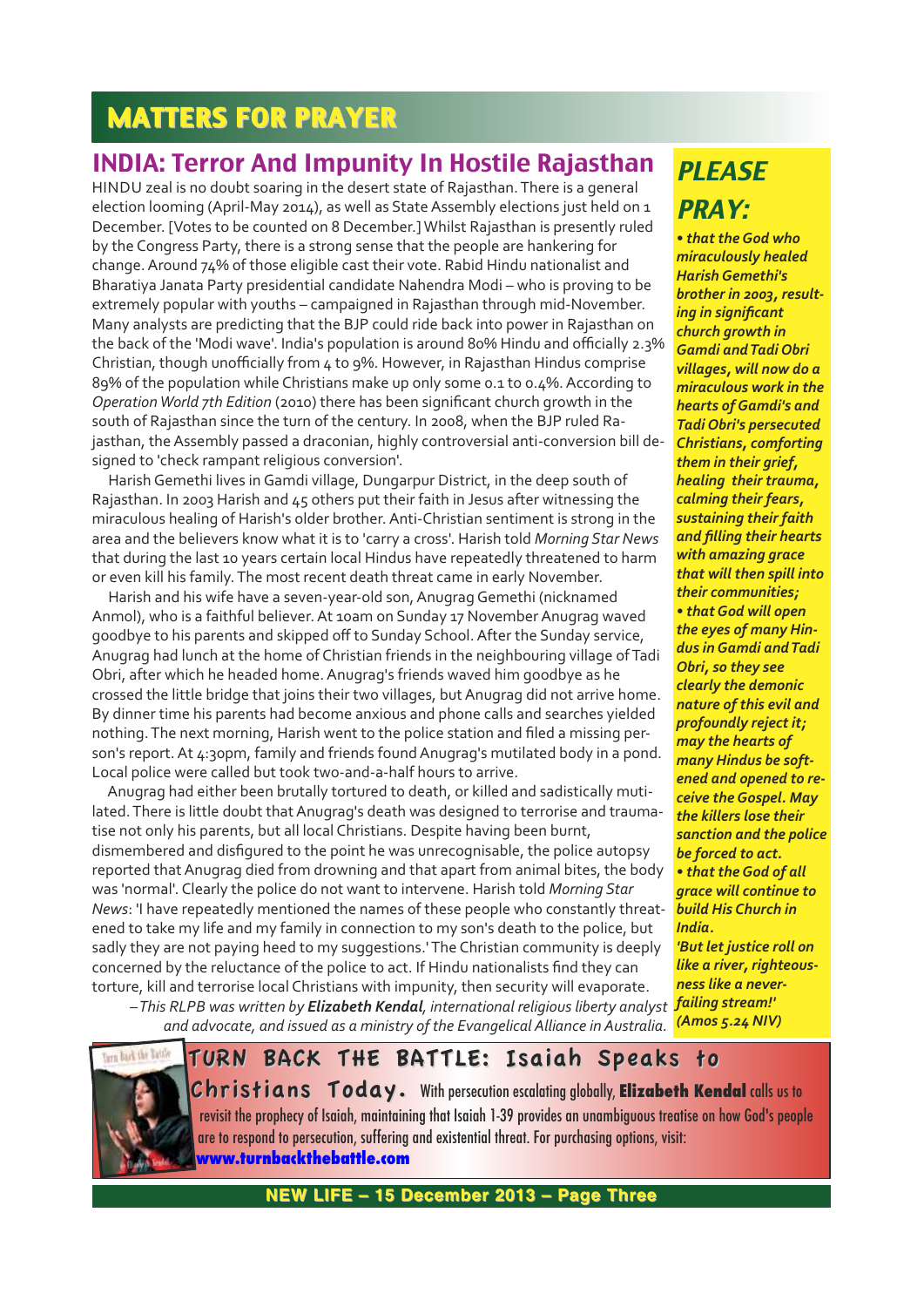# 'WELL DONE, GOOD AND FAITHFUL SERVANT ...' 'WELL DONE, GOOD AND FAITHFUL SERVANT ...' **Zac's Last Prayer ...**

AS 19-year-old bodyboarder Zac Young was being pulled to shore near Coffs Harbour on 23 November, bleeding heavily from a shark attack, he turned to his good mate Kurt Gillan and prayed as he was being dragged to shore. 'He passed away peacefully, no pain, with his last words to me being: "I love you brother",' Mr Gillan, 18, wrote on Facebook. 'He began to pray "please God, my Lord and Saviour, help protect my friends and help me through this time of need." He then went unconscious.'

Zac has been described as a cheeky teenager who once struggled with the usual distractions of his peers but who had a 'revelation' a few years ago, which prompted him to redesign the way he was living. 'He was loving, compassionate and always happy ... I can't remember a time he wasn't smiling,' Kurt Gillan said.



Regional co-ordinator of the Christian Surfers Network, David Malvern, who was a good friend and mentor and worked daily with Zac, said the teenager 'would have changed the world.' Zac's regular pastor, Steve Covetz of The Point Community Church, Port Macquarrie, said the teen had already changed the world of those who knew him. Pastor Covetz said that though the phrase 'he's in a better place now' can be overused, Zac's friends truly believed it. 'The difference was the conviction with which they said it. It was so compelling. They know he's happy now.' *– The Australian via NACL Email.* 

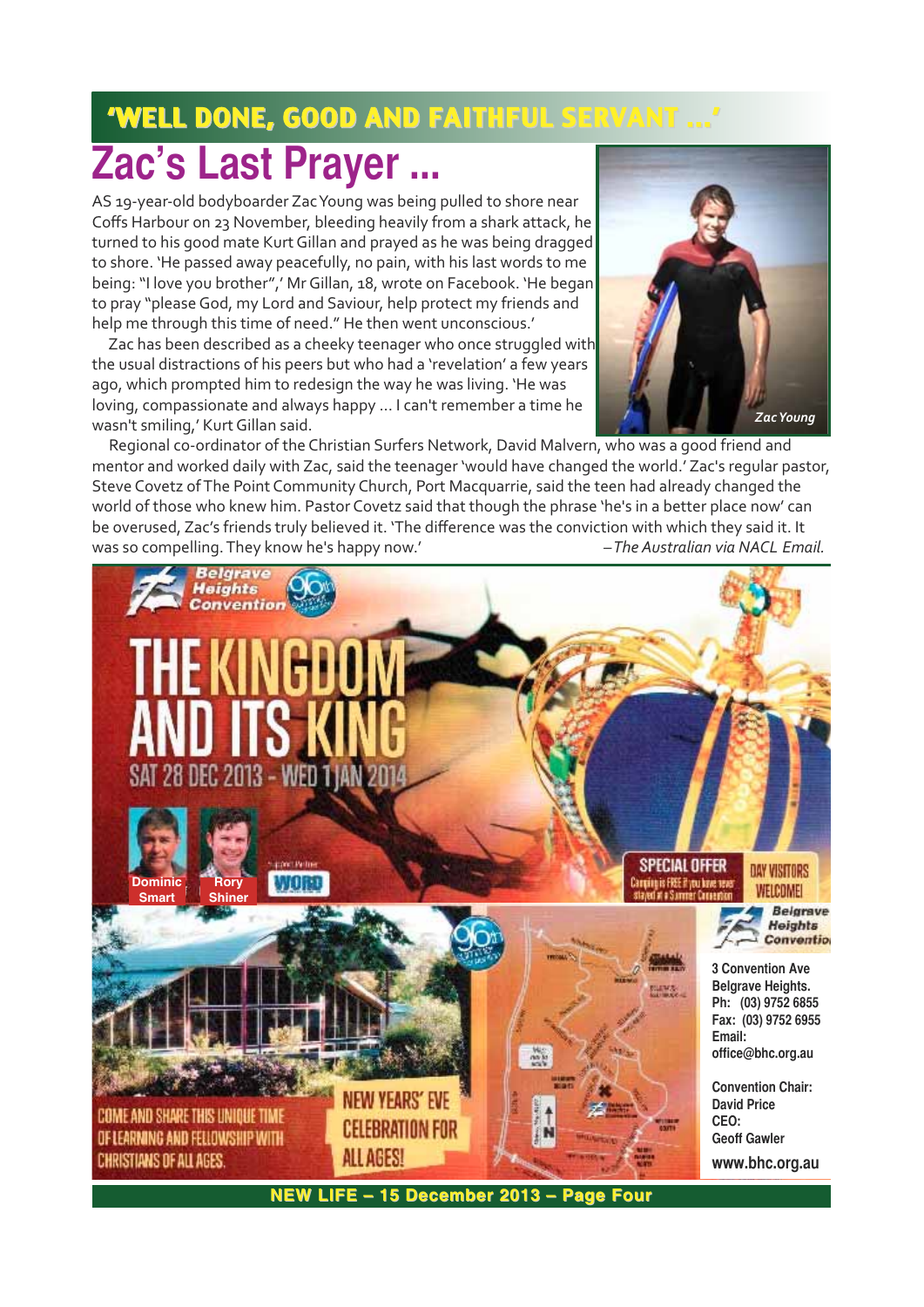# A CALL TO PRAYER

## Franklin Graham Requests Prayer For His Father

MY father, Billy Graham, turned 95 last 7 November, and I am pleased to say that my family was able to be with him as he celebrated another milestone in his long and productive life. Joined by many colleagues and friends from around the nation and the world at this celebration, he spoke briefly of these friendships and did not fail to point people to the Lord Jesus Christ. This will forever be his legacy which is, as the Bible says, a testimony to the faithfulness of our Lord and Saviour Jesus Christ.

Since that night a few short weeks ago, he has had another bout with a respiratory infection and was hospitalized briefly before re-



turning home to recuperate. He is extremely weak but his vitals are good. Our family would appreciate your prayers for him, that the Lord would strengthen him. He has been so encouraged by the release of his most recent book *The Reason For My Hope – Salvation* that he immediately began work on another book about a subject he feels that God has laid on his heart. Only the Lord knows what is in store as we move forward in service to Him.

To all who have stood with us – some for 60 years – supporting us financially and undergirding through prayer, thank you for your faithful support. We are encouraged with how God has blessed the proclamation of the Gospel through *My Hope*. This evangelistic outreach will continue for the next five years as the Lord is using it so effectively in people's hearts. We are thankful that He is touching hearts as tens of thousands have responded to the invitation to confess their sins and receive Christ as Saviour.

We value your prayers – in fact, we depend on them. We find words of comfort and praise in the psalms, 'Oh, bless our God … and make the voice of His praise to be heard, who keeps our soul among the living, and does not allow our feet to be moved. Come and hear, all you who fear God, and I will declare what He has done for my soul. Blessed be God, who has not turned away my prayer" (Psalm 66.8,9,16,20 NKJV).

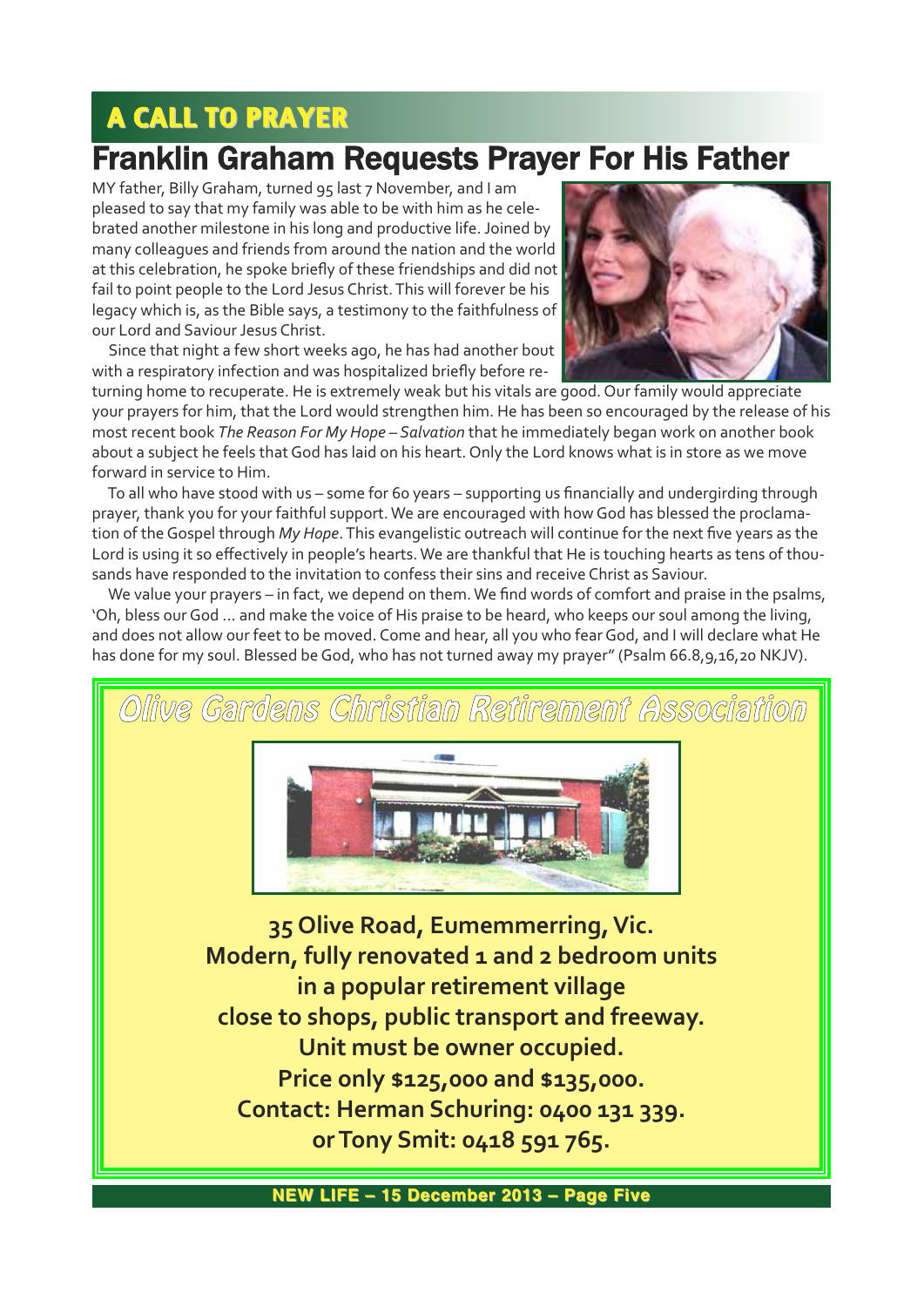## **HERE TO HELP**

### **Top Speakers For Belgrave Heights 96th Summer Convention.**

**DOMINIC Smart**, minister of Gilcomston South Church in Aberdeen, a thriving city-centre church in 'Europe's Oil Capital', will share the teaching Belgrave Heights Summer Convention with **Rory Shiner**, assistant pastor at St Matthews, Shenton Park, Perth, where he leads City Church and Unichurch.

Dominic is in strong demand as a speaker at various churches, universities and conferences including Keswick. The author of several books, he also works with Langham Preaching and has been involved in Faraday Institute's *Test Of Faith* program as well as lecturing at Highland Theological College.

Rory was born and raised in Albany, WA, and studied English and Anthropology at the University of Western Australia and Theology at Moore College. His first book, *One Forever*, was published this year.

The theme of this year's Summer Convention is *The Kingdom And Its King*, with Rory speaking from *Isaiah* and Dominic speaking from *Matthew* and *Luke*.

For further details go to: **www.bhc.org.au** or call (03) 9752 6855.

> WHO CAN YOU FORWARD NEW LIFE TO?

#### Learn How To Grow Partners In Mission

IN partnership with Missions Interlink, Myles Wilson is coming to Australia to run his renowned Partnership Support Workshops. The two day workshop is for those needing to raise support, to learn how to build a strong network of supporters and advocates for your ministry, as well as practical tips on how to raise support for your ministry. The three day workshop is for staff from agencies who have a role coaching others in partnership support, and incorporates the two day workshop as part of the training.

ministry at the upcoming 96th ily Business' and outlines the biblical principles of giving and receiving, These workshops are based on Myles Wilson's book, 'Funding the Famand is a space to learn and share with others in similar positions to you. Learn more at: **www.fundingthefamilybusiness.org**

**VENUES:** Melbourne: 1820 March, 1330 Functions 1330 Ferntree Gully Rd, Scoresby; Sydney: 24-26 March 2014, WEC International, 48 Woodside Ave, Strathfield. To book, go to **www.trybooking.com/EAWL** Download the flyer for more details or contact Rachel for more information and enquiries: **admin@missionsinterlink.org.au** (03) 9890 0644.

# **THE BANNER OF TRUTH HE BANNER OF TRUTH**

#### **AUSTRALIAN CONFERENCE for Ministers & Wives & Christian Workers**

#### **4 to 7 March 2014**

**VENUE:**

**The Collaroy Centre, Homestead Avenue, Collaroy, Sydney NSW**

#### **SPEAKERS:**

- **MURRAY CAPILL**  Principal, Reformed Theological College, Geelong Vic.
- **SIMON MANCHESTER**  Rector, St Thomas, North Sydney NSW.
- **IAIN MURRAY** Edinburgh UK.
- **JOEL RADFORD –** Pastor, Baptist Church, Drummoyne NSW.
- **STEPHEN TURNER**  Pastor, Shore Baptist Church, Auckland NZ.
- **NOEL WEEKS**  Elder, Christian Reformed Church, Macarthur NSW.

## **ENQUIRIES TO: Mrs Robyn Phillips,**

**PO Box 29, Sylvania Southgate NSW 2224. Email: ajp162@bigpond.net.au**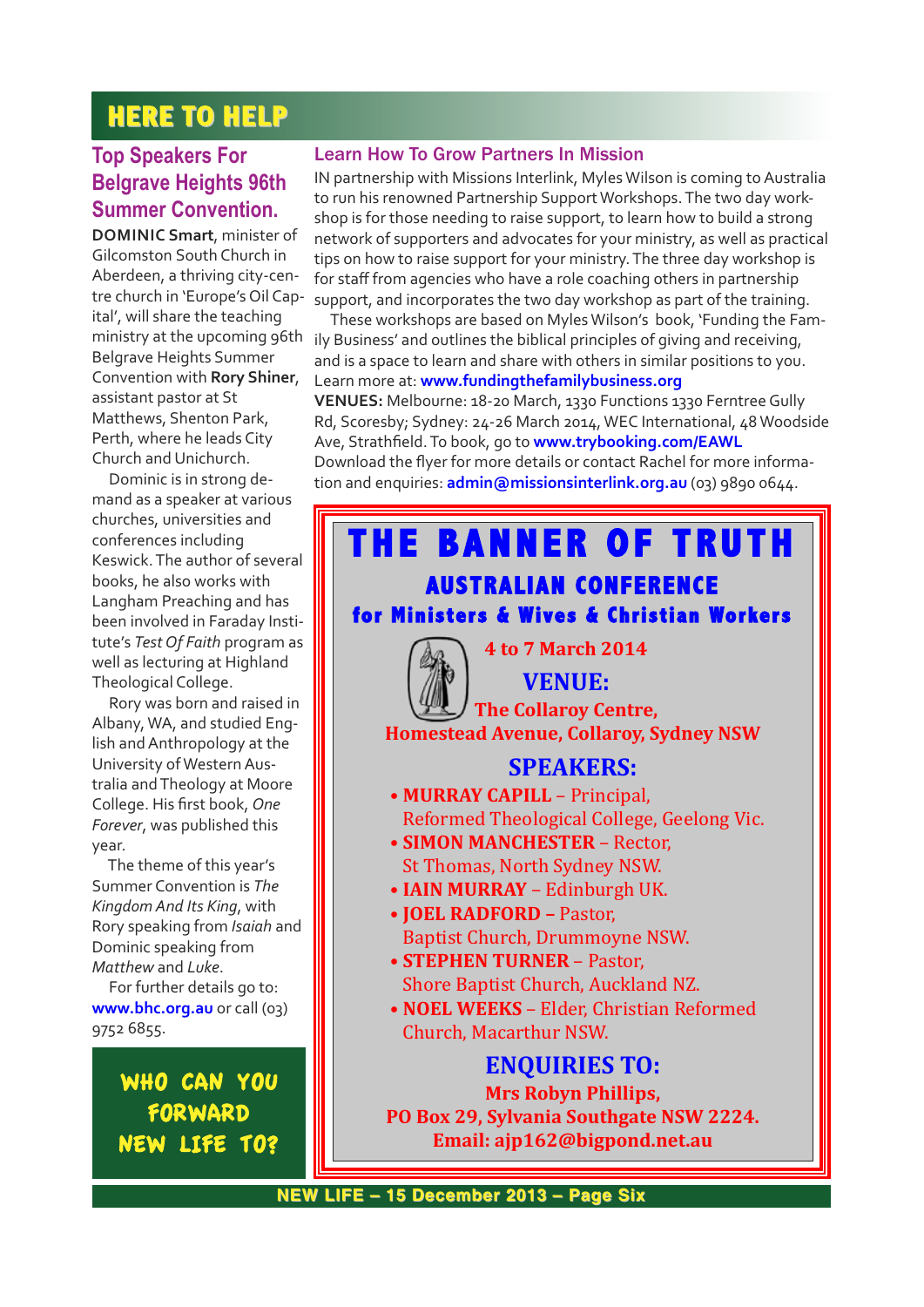## **CHURCH AND NATION**

#### **ACL Welcomes Vic Liberal State Council Decision Supporting Doctors' Conscience**

THE Australian Christian Lobby has welcomed the motion passed by the Victorian Liberal State Council supporting an amendment to abortion laws to allow doctors to exercise their conscience and not refer women seeking abortion to another practitioner. This follows recent petitions seeking such an amendment as contained in petitions tabled in the Legislative Assembly recently by a National, a Liberal and two Labor MPs' with a total of 4,314 signatures. Furthermore an online **change.org** petition seeking this same reform, has over 3,300 signatures.

ACL's Victorian Director Dan Flynn said the Liberal State Council motion is good policy that recognises freedom of conscience. 'The current effect of the referral element of Section 8 is to shut down conversations between the doctor and the patient that explore other options apart from abortion,' he said. 'This is evidenced by the plight of Dr Mark Hobart who is currently under investigation by the Medical Board for failing to refer a woman for abortion in response to a request to abort a 19 week old unborn girl because she was a girl instead of a boy. The importance of conscience is not confined to abortion. In a healthy society, medical practitioners must be free to take into account matters of conscience in providing holistic patient care across the full range of medical services,' he said.

Mr Flynn said that the proposed amendment would not affect access to abortion in the state. 'Currently a woman doesn't need a referral from a GP, unlike many other medical procedures, to access abortion in Victoria. This proposed amendment seeks to remove the requirement that health practitioners with a conscientious objection must refer a patient to someone they know does not have such an objection,' he said. 'The Australian Christian Lobby urges politicians of all persuasions to make this sensible amendment so that Victorian medical practitioners are no longer forced to act against their consciences.'

#### Rev Fred Nile Condemns ACT Government

THe Rev Fred Nile MLC, Leader of the Christian Democratic Party, has condemned the ACT ALP Government for its contempt of the High Court.

'The ACT Government is to be condemned for allowing samesex homosexual "marriage" to go ahead while the Commonwealth's Appeal to the validity of the ACT law is under review by the High Court. It is not good enough for the ACT Government to mislead the same-sex couples that their so-called "marriages" would be valid if the High Court rules the ACT law is invalid.

'Is this a strategy designed to put additional pressure on the High Court to declare the ACT law is valid?' asked Rev Nile.

#### High Court 'Upholds Common Sense'

FAMILYVoice President Dr David Phillips praised the High Court's 'common sense' unanimous decision to overturn the ACT Marriage Equality Same-Sex Act. 'As judges' comments during the hearing on 3 December made clear, the ACT law was never going to produce "equality",' Dr Phillips said. 'This law was about something other than the marriage every other Australian married couple has.'

The court said that the whole of the ACT Act has no effect because federal legislation – which defines marriage as a union between a man and a women – is a comprehensive and exhaustive statement on the law of marriage. 'It is good to have judicial confirmation of what most Australians already knew – that any state or territory laws for so-called same-sex "marriage" would be unconstitutional,' Dr Phillips said. 'Debates in state parliaments on this issue have been a waste of time.'

Dr Phillips said that while the court had ruled that Federal Parliament has the power to change the definition of marriage, such a change would not be in the best interests of Australian society. 'Calling a samesex union "marriage" would normalise the deliberate, artificial creation of children who would grow up without one of their biological parents,' Dr Phillips said.

'Most of the gay parenting studies touted in the media are seriously flawed, using volunteer parents who report on the progress of their own children. The only methodologically sound research shows that children are safest by far when raised by both their biological married parents. I hope that federal MPs will continue to recognise that marriage between a man and a woman has been recognised by governments and given status for one reason – that it provides the safest environment to raise the next generation.'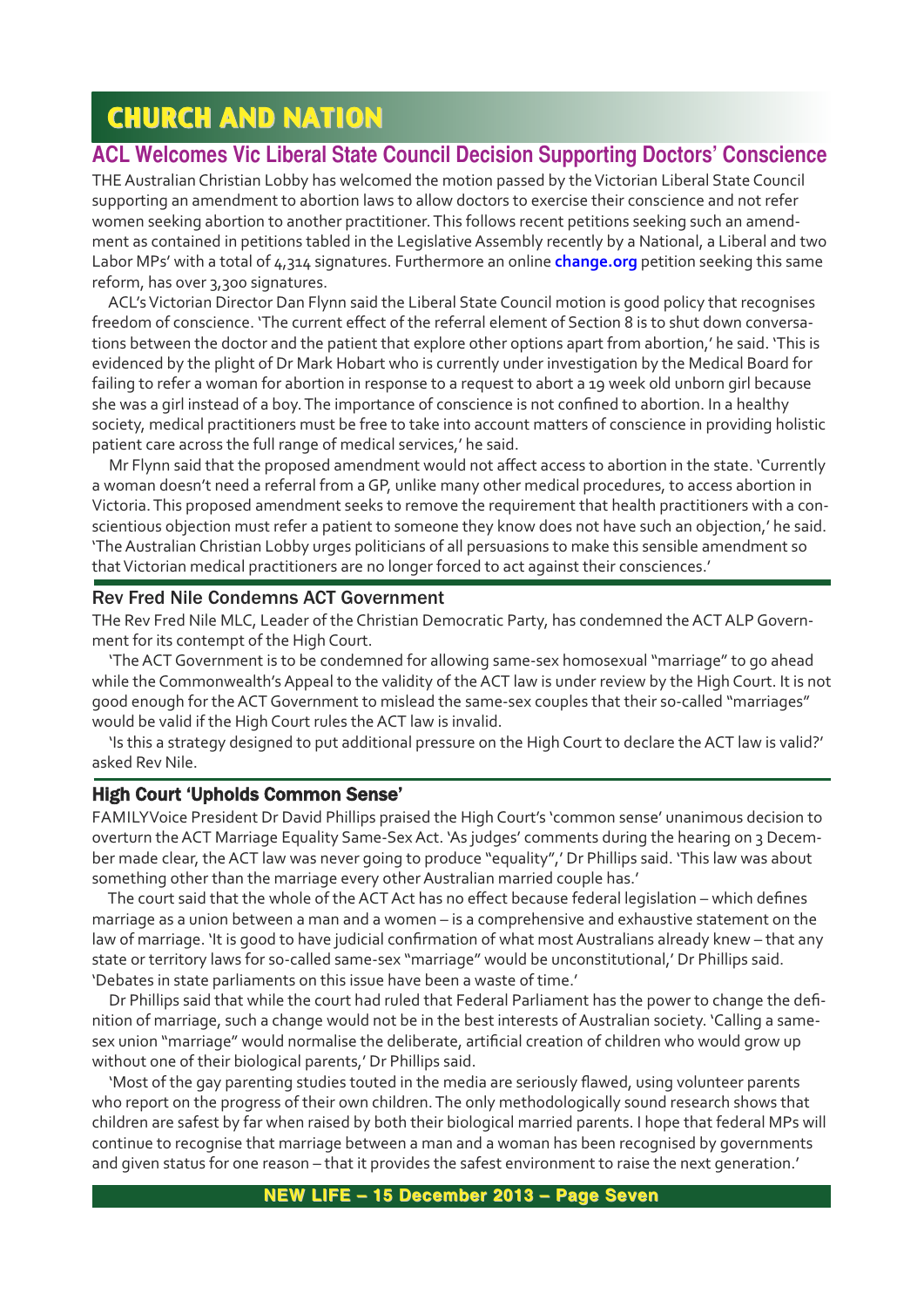## NEW WAYS TO TELL THE OLD, OLD STO

# A Foretaste Of Heaven

THE last module of the year at Worldview Centre, St Leonards, Tas, was *Ethnodoxology*, which culminated in a Global Worship Event on 29 November. The lecturers were Ian Collinge from England and Birthe Papenhausen from Germany, core members of Resonance, the WEC International Creative Arts ministry. Students could specialize in either music or drama.

The course looked at how the creative arts can maximize the communication of the Gospel, enhance discipling and strengthen worship in churches. The module



also gave many ideas which could be incorporated into Australian multi-cultural churches. Songs had been learnt from many different languages and on the night of worship songs in Urdu,

Chinese, Zulu, Japanese and Nepali were sung. Students learnt a process for writing their own songs and how to encourage new Christians from other cultures to express themselves in song.

The drama students learnt how to script dramas on a theme or from a Bible passage.They learnt about dramatised Scripture reading and Bibliologues. You've possibly seen living statues in tourist centres but students learnt how to take a passage of Scripture and form a tableau of figures to communicate a truth. Students presented *The Whole Armour Of God* from Ephesian 6 as living statues.They also performed a drama on human trafficking which was very powerful.

THE Global Worship event was a foretaste of what it might be like when people from every tongue and tribe and nation surround the throne and worship Jesus as King. Worldview Centre specializes in training for cross-cultural mission so it is no surprise that such a module is offered. *– Marylou Townsend* 

## **'A Wise Man?' – Great Way To Start Christmas Day**

CHRISTIAN Television Australia's Christmas program for 2013 titled *A Wise Man?*, will air at 6am nationally on the Seven Network on Christmas Day. Produced by Australian Christian Multimedia, who produced CTA's Easter and Christmas shows last year, the program focuses on the fictitious Abe Collins – a Professor of Astrophysics, a Nobel Prize winner, and probably the most respected figure in his field. *A Wise Man?* follows his revelation of a new star or comet and looks at how he and his two col-



leagues embark on a journey to plot its course, and of the startling discovery they make as a result. In essence this is a modern re-telling of the Christmas Story, but it also raises the issue of Faith In An Age Of Reason. The program draws on skepticism from within the scientific community, who would consider themselves the champions of wisdom and knowledge, in the face of supernatural events.

The program is based on ACM's 2012 Easter program which used modern-day television techniques to re-tell the story of the death and resurrection of Jesus. CVC Network Ltd. have partnered to promote the program, sharing the program after its screening through their social media networks and sharing platform yesHEis, and directing interested people to discover more about Jesus – Immanuel, God with us.

A promotional teaser of the program can see be seen at the CTA Web site: **http://www.christiantelevision.org.au** *– CTA via Worldwide Photos*

**NEW LIFE – 15 December 2013 – Page Eight NEW LIFE – December 2013 – Page Eight**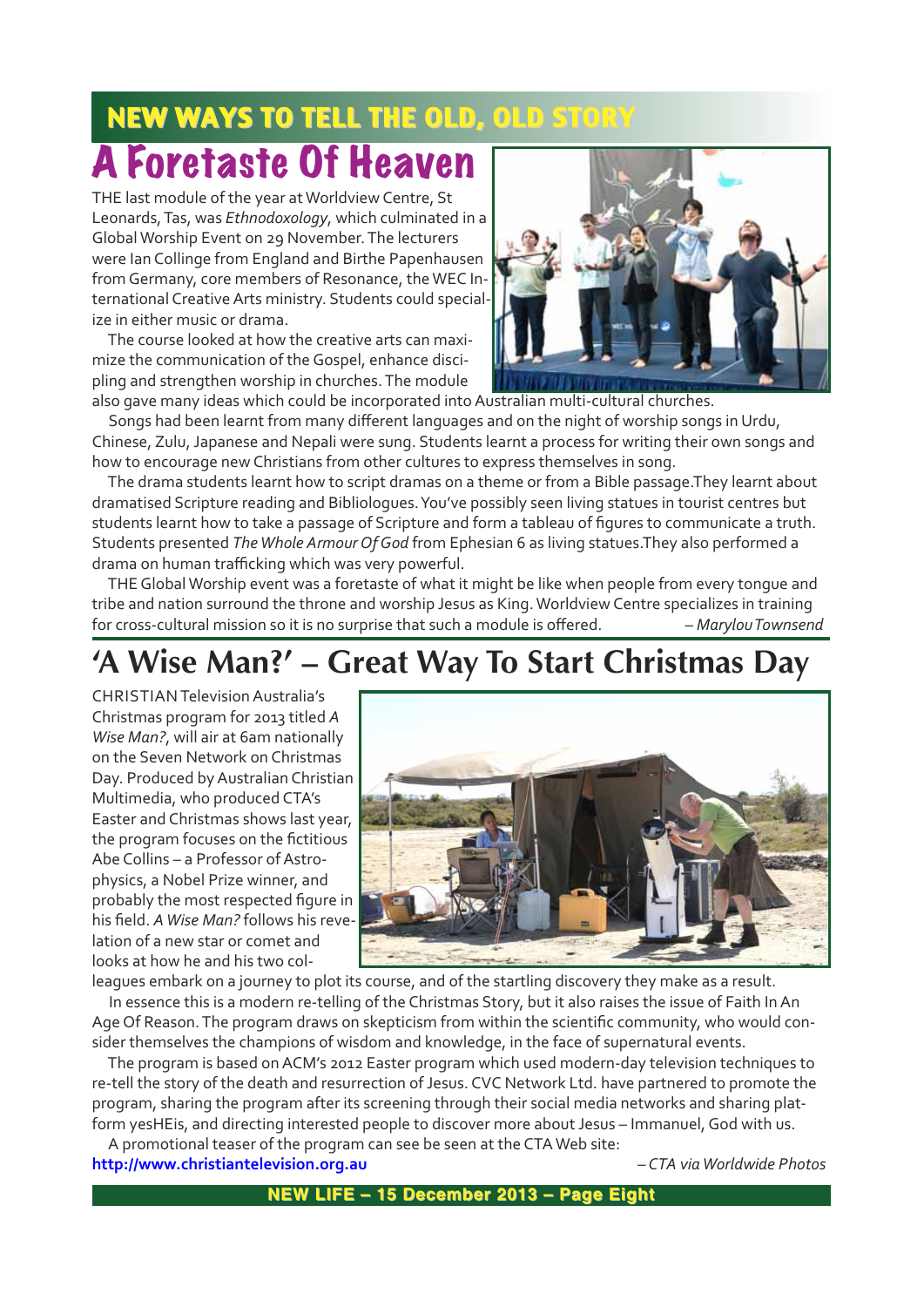## REGRESS ON GAMBLING REGRETTABLE

#### ACL Disappointed Parliament Set To Repeal Poker-Machine Reforms

THE Australian Christian Lobby has expressed disappointment that Federal Parliament looks set to repeal the Gillard Government's modest poker-machine reforms. ACL's Managing Director Lyle Shelton said legislation introduced by the Coalition to repeal the 2012 legislation looks set to be supported by Labor in the Senate.

'We can't ignore the harm of poker-machines and the fact that there are 95,000 problem gamblers addicted to poker machines. Leadership is needed from both sides of politics,' he said. 'The reforms introduced by the Gillard Government were modest and a step in the right direction,' Mr Shelton said.

'Those reforms included a trial to be conducted in the ACT of mandatory pre-commitment technology before the switch could be flicked on machines at a later date. ATMs at gaming venues were to be limited to \$250 limits and a national gambling regulator was to be established.'

Mr Shelton said it was unclear how the Coalition would tackle the problem gambling issue with the power of the clubs lobby and state government addiction to gambling revenue. 'Social services minister Kevin Andrews has foreshadowed reforms in the future that would include more counselling for problem gamblers.

This is welcome but it is widely accepted that tougher measures to limit losses such as mandatory pre-commitment or limiting machines to \$1 bets are what is needed to help addicts,' he said.

'There is enormous impact on the community from problem gambling. Problem gambling can ruin families, harm children, cause gamblers to lose their jobs and homes and can affect their health.'

# **96threeFM**

**Today's Christian Music And Inspiring Talk www.96three.com.au Phone: 03 5241 6550 Email: listen@96three.com.au**

## Ramon A Williams – Worldwide Photos – – Worldwide Photos –

WANT TO SEE MORE?

New Life can only publish a small selection of photos, but you can see more of those attributed to Worldwide Photos by contacting Ramon Williams,

e-mail: rlgmedia@ozemail.com.au

## **SEEN ON FACEBOOK:**



## **Visiting WA? Perth? Visiting WA? Perth?**

| Worship With The Presbyterian Church In WA |  |  |  |  |  |
|--------------------------------------------|--|--|--|--|--|
|--------------------------------------------|--|--|--|--|--|

| Albany                  | 0427 302 073   |
|-------------------------|----------------|
| <b>Mount Magnet</b>     | (08) 9963 4125 |
| Bassendean              | (08) 9477 4249 |
| <b>Bicton</b>           | (08) 9339 3542 |
| Clarkson                | (08) 6201 3794 |
| Fremantle               | (08) 9398 1304 |
| <b>Hillarys</b>         | (08) 9562 7263 |
| Mandurah                | (08) 9319 2208 |
| <b>Melville</b>         | (08) 9417 1976 |
| <b>Peppermint Grove</b> | (08) 9384 9186 |
| <b>Southern River</b>   | (08) 9332 1829 |
| <b>West Leederville</b> | (08) 9310 5935 |

*'…We…know that a person is not justified by the works of the law, but by faith in Jesus Christ. So we, too, have put our faith in Christ Jesus that we may be justified by faith in Christ and not by the works of the law, because by the works of the law no one will be justified.' (Galatians 2.16)*

**NEW LIFE – 15 December 2013 – Page Nine NEW LIFE – 15 December 2013 – Page Nine**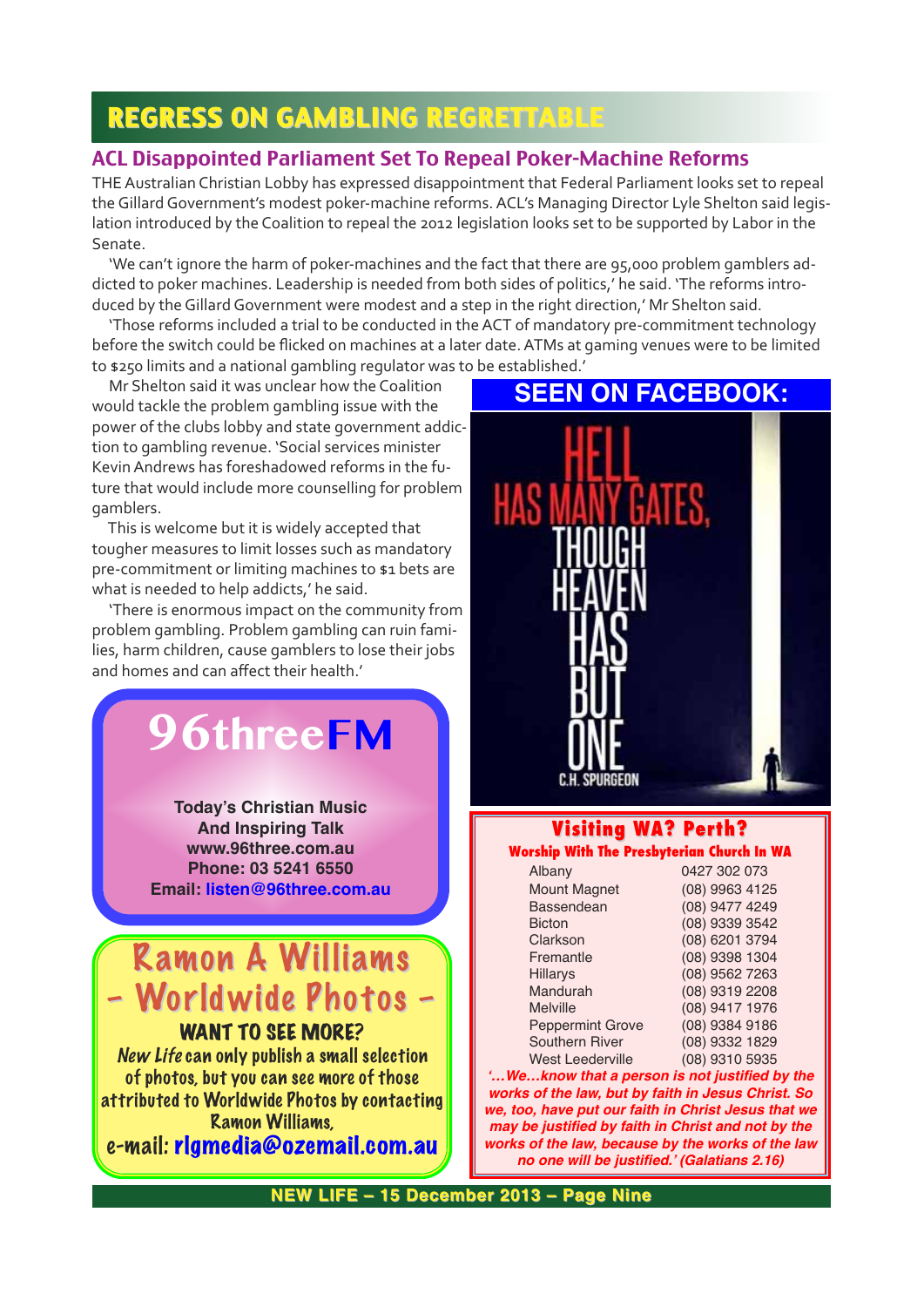## GOOD NEWS FROM ABROAD GOOD NEWS FROM ABROAD

## **CLTC Graduates Challenged By John Anderson**

JOHN Anderson, the former Deputy Prime Minister of Australia, delivered a challenging address to the 2013 graduates at the Christian leaders' Training College in Papua New Guinea.

Mr Anderson gave three challenges from 2Timothy4.6-8. He encouraged the graduates to accept that they were bought at a great price through the death and resurrection of Jesus to be part of the great family of God where we are all one in Christ. Then he reminded the graduates that their life ahead was a spiritual fight, but God is their Guide. Finally he challenged the graduates to fix their eyes on Jesus, as He will bring them finally to the finish of the race and the spiritual fight.



John Anderson, as Chairman of the Overseas Council, was a part of a team from the Overseas Council of Australia which visited the College for four days. The Overseas Council of Australia supports students at the College and provides finance for the running of the Master of Theology course.

This was the 46th graduation at CLTC, in which 57 men and women graduated from the Diploma, Advanced Diploma, Bachelor and Master Courses.

It was also a special time in the life of the College as the new Principal, Dr William Longgar was commissioned to be the new Principal of the College.

CLTC is at present urgently in need of a person to fill the position of General Manager, Business. Anyone interested should contact CLTC in Australia at: (03)9881 7800. *– John Hunter.*



## Donations Make All The Difference!

Going on-line has breathed new life Into New Life, and being able to send it free on request by email has opened our ministry up to everyone, everywhere, who wants to receive it.

## **BUT** We DO have expenses AND

The generous donations of members of the New Life family **DO** make the difference between the red ink and the black! **PLEASE CONSIDER MAKING A DONATION:** 

**By Cheque To:** New Life, PO Box 457, Mitcham 3132 Vic. **By Direct Deposit To:** Account Name: New Life Australia Ltd. Bank: Westpac. BSB: 033-112. Account Number: 16-8239. (Please send an email to **office@nlife.com.au** when you direct deposit). **By Email:** using the Make A Donation button on our website (**www.nlife.com.au**)

**NEW LIFE – 15 December 2013 – Page Ten**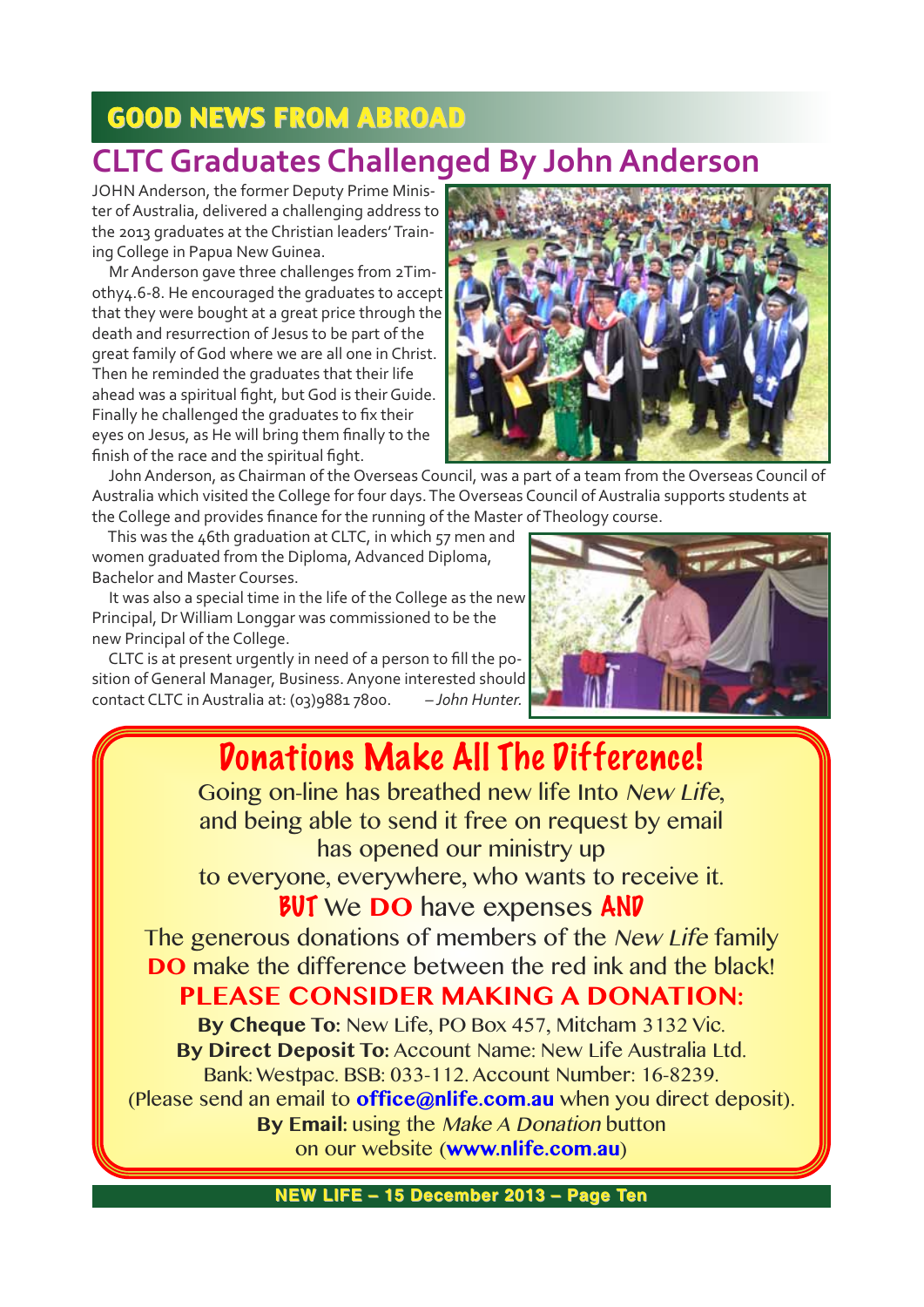## **PERSECUTION WATCH**

# The Hunt For A Forbidden **Missionary**

IN Chanakya's part of the country where he lives, villagers have a nearly endless need for water filters. Iron levels in the local water are so high, Gospel For Asia missionaries give away 150 filters every month. But for Chanakya, getting a BioSand water filter wasn't an option – the people of Chanakya's village are very strong in their traditional religion, and when it came to missionaries, the rules were strict: Missionaries were forbidden to share the Good News or perform any kind of Christian activity in the village. That included acts of charity. However, when Chanakya heard that GFA workers were distributing filters in other villages, he couldn't resist the temptation to see if he could get one.



His family had suffered for years from contaminated drinking water. A quality filter would change their lives, but Chanakya was too poor to buy one himself. Rejecting his village's ban, he decided to search for a GFA missionary.

#### **Making Friends From Enemies**

Tarachand ministered a long distance from Chanakya's village, but eventually, Chanakya's searching brought him to the GFA pastor. Just as Chanakya had hoped, Pastor Tarachand was happy to help his family – and two others in the village.

Once the filters were installed in their homes, the families were thrilled to see the clean water coming through the filter, and Chanakya asked Pastor Tarachand to have tea at his house. While he visited, Pastor Tarachand shared the Good News with Chanakya's family and gave them a New Testament and some Gospel literature. Soon, Pastor Tarachand became good friends with Chanakya's family. After seeing the effectiveness of the BioSand water filter, no one in the village opposed the pastor, so he was free to visit as often as he pleased.

Within two weeks, Chanakya's family and a neighbouring family decided to follow Christ, and now, Pastor Tarachand leads a small fellowship in Chanakya's home. As Pastor Tarachand continues to minister, he prays many more in Chanakya's village will come to know the Lord. And now, because of three simple water filters, there is truly hope that they will.

#### **BioSand Water Filter**

Many poor regions of Asia have no source of pure drinking water. Using concrete and sand these bio water filters remove impurities providing water for drinking and cooking that is 98% pure. For \$32 you can help provide pure water in an Asian village – and a chance for them to hear of the living water Jesus offers. Go to: **www.gospelforasia.org.au/** for more details. *– Gospel For Asia via ASSIST News Service.*

#### **Pressure Mounts In Sudan**

PERSECUTION in Sudan isn't just hanging around: it's getting worse. Matt Parker of *Kids Alive International* says, 'What we've seen over the past year is a real increase in the amount of persecution of Christians. There's real intimidation. There's a lot of fear, a lot of concern about what the future holds.' Some believers are being forced to check in with police daily. Many Christian organizations are being forced to shut down. 'That includes schools and orphanages that are providing care and support to the vulnerable.' Thankfully, Kids Alive has a boys' home that's still up and running, but staff are facing tremendous pressure. 'It's been a really tough year for our ministry there. Pray for our staff, for the strength, for the energy and wisdom to carry on.'

#### **Problems In Revised Vietnam Constitution**

A REVISED constitution for Vietnam, which was passed by a vote of almost 98% on 28 November, has disappointed religious leaders, intellectuals, activists and former officials hoping for political reform by preserving the dominance of the Communist Party. The amended constitution includes caveats prohibiting the misuse of religions or beliefs to violate the law, which officials opposed to the growth of religion can use to repress religious leaders and groups.

**NEW LIFE – 15 December 2013 – Page Eleven**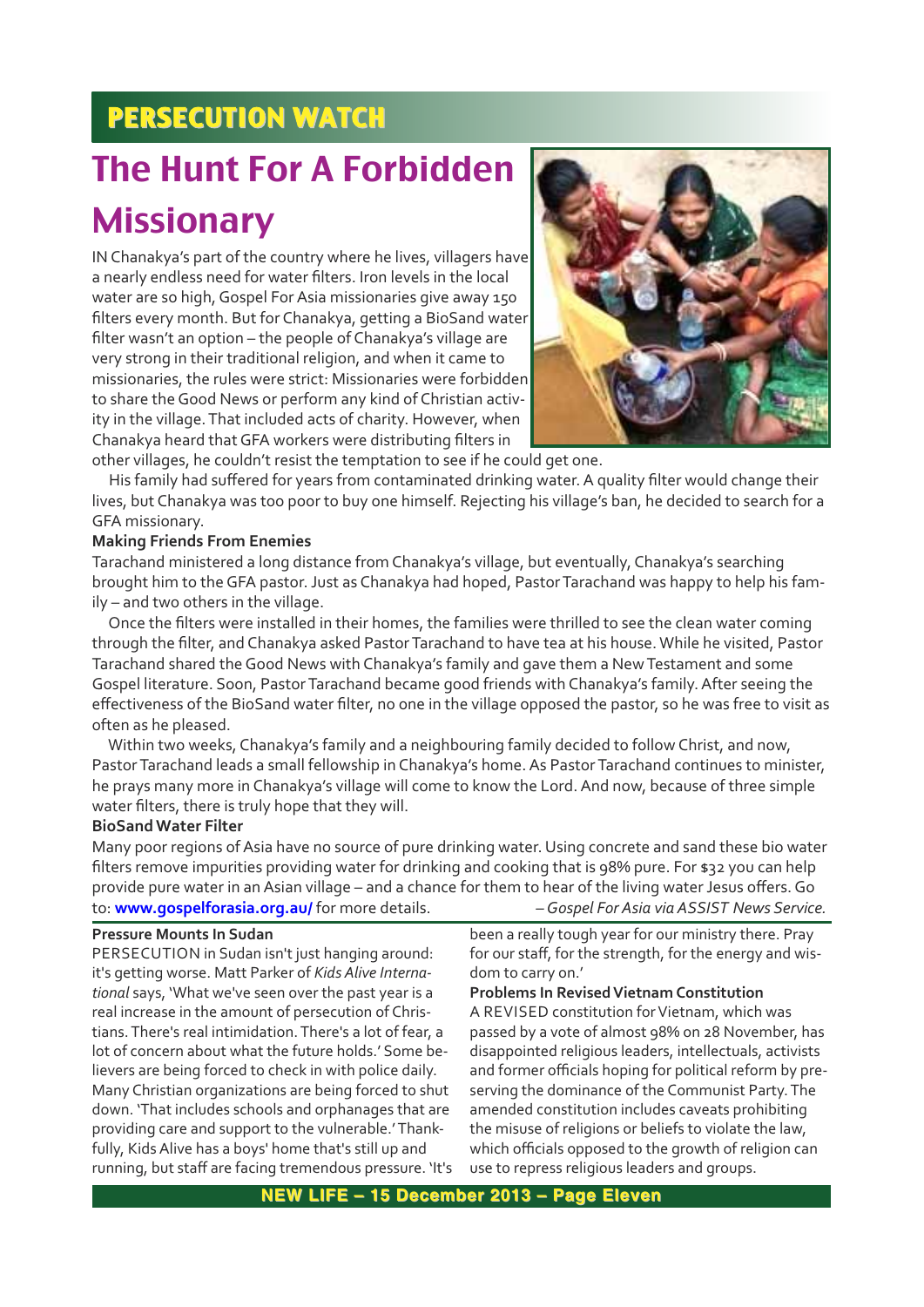## HERE, THERE AND EVERYWHERE .... With Barbara Furman

## Hospital Vozandes-Shell Closing

HOSPITAL Vozandes-Shell, a 28-bed facility on the edge of the Amazon rainforest in Ecuador, will shut its doors on 31 December after 55 years of ministry. 'It was a difficult decision to close HVO, but the hospital has become financially unsustainable and we don't have adequate staff to operate a 24-hour inpatient hospital,' explained Dan Shedd, Executive Director of HCJB Global's Latin American region.



The shortage of missionary medical staff is due to new government regulations which stipulate that foreign doctors complete a rural year through a public hospital in Ecuador. They can no longer enter the country as missionaries on a missionary visa but as professionals on a professional visa.

HCJB Global will continue to serve people in the Amazon region with medical caravans (land and air) and clean water projects. These are already operating out of Shell and have their offices and personnel there. *– Voice & Hands, December 2013, www.hcjb.org.au*

#### **Christmas Message Of Hope**

'CHRISTMAS DAY in the port of Melbourne is usually a lonely and difficult time for seafarers,' write European Christian Mission Port Chaplains Ian and Vivian Dennis. 'They are separated from their families when they obviously want to be home but cannot because that is the nature of their profession. 'Seafarers come from all sorts of religious backgrounds and have all sorts of ideas as to why we celebrate the birth of Jesus Christ, and many ideas are far from the truth. So the opportunity and need to give tracts with a Christian theme, usually in the language of the recipient, is obvious. It is the time of year when they will listen carefully as you explain the identity of Jesus Christ and why He came into the world. Many seafarers have their ideas of Christmas moulded by the secularism of this world, even to the extent that when you visit their ships,

some can only say, 'Where is my present?' The answer we give is that Jesus Christ is their present, then we give a tract and further explain that God gave them the gift of His Son as their Saviour if they will only believe and receive Him as such. 'Apart from tracts we also give them a gift of a Christian calendar, usually in their own language, and encourage them to think why the calendar is changed by the birthday of our Saviour.' *– ECM News*

#### **Prayer Answered**

MUKTI Mission is rejoicing in answered prayer. They have just received the required Licence for Child Care and for Adoption for which they have been waiting. There is still an outstanding application for a licence to work with women, so they invite our readers to stand with them for this to be resolved quickly also.

– *www.mukti.org.au*



**Christian guest house on quiet private road with transport nearby. Discount for f/t Christian workers. Email: enquiries@thehighburycentre.org Website: www.thehighburycentre.org**



**NEW LIFE – 15 December 2013 – Page Twelve NEW LIFE – 15 December 2013 – Page Twelve**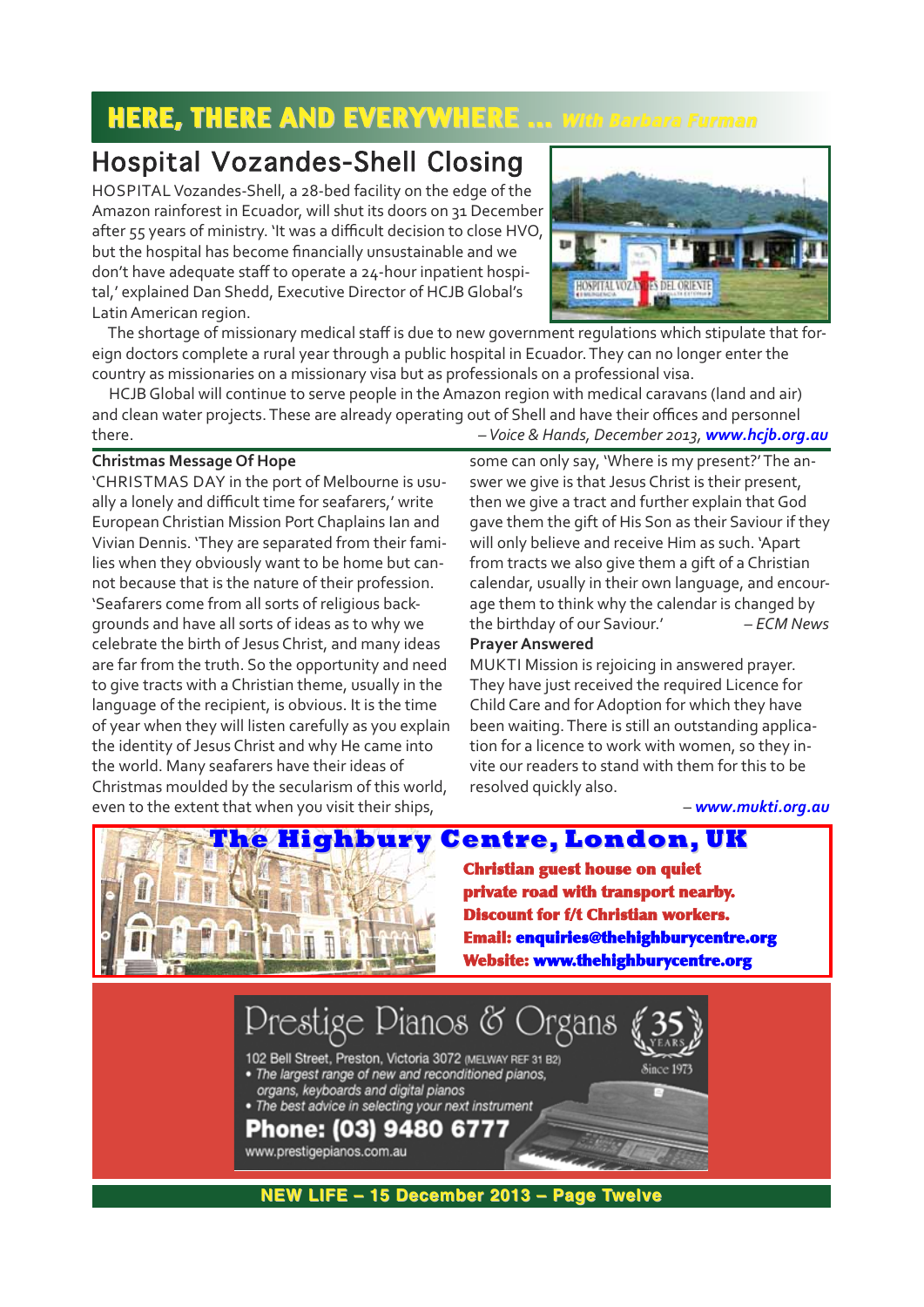## HERE, THERE AND EVERYWHERE ... With Barbara Furman

#### **An Indian Tentmaker**

A TESTIMONY in the November issue of Indian Evangelical Mission's *Outreach* magazine reveals the importance of tentmaking in the subcontinent: 'India is considered as a super power in information technology. Many graduates moved into lucrative IT sector jobs offered mostly for or by the western countries. I am part of that generation. I graduated as an engineer in 1997 and moved into information technology, working in cities like Chennai and Bangalore.

'These years brought me to think about the need for Christian witness in different parts of India. I realised that the impact of all the IT is hardly felt in rural India. I started praying specifically: if God opens doors, I want to be a tentmaker in North India with the primary focus of helping student ministries but earning my livelihood with my skills. In 2003 God gave me a life partner with the same burden. In 2010 we left our jobs and started working in an area addressing information technology needs in rural India. The new area of work took us to different Christian mission hospitals in North India, opening my eyes to see how God used committed foreign missionaries to move to very remote parts of India many years before to establish His work.

'The ministry of tentmaking is the need of the hour. This needs to go hand in hand with full time missionaries supported by organisations. Together with missionaries, tentmakers can make a major impact to show the world around them a Jesus-driven culture.'

#### **Launch Teams In The South Asian Islands**

ONE reason Pioneers is committed to Launch Team is for the purpose of mutual encouragement and support. Many serve in hard places, and that reality makes it difficult to attract new team-mates. Working alone can lead to serious overload issues which, in turn, make it more difficult to help any new teammates adjust to their new life. So Launch Teams were started where members learn the main language of the area, giving them a head start on other related group languages. They engage in training and mentorship during the initial difficult stages of cultural adaptation. While on the Launch Team they visit existing teams to find a good fit for long-term ministry.

Being on a Launch Team means that one is freed up from giving into the ever-present temptation to

#### jump into other ministry too early. *– Team Leaders J & R, Xpress, December 2013.*

#### **Centurion Run Report**

'A WONDERFUL experience in kindness and fellowship' is how Norman Frazer described the Centurion's Run, conducted to raise funds for the proposed Caulfield Messianic Centre in Melbourne. Norman, Hugh and Salma completed an amazing 150km of the 226km route in under 24 hours before having to stop due to fatigue and injury. The overwhelming support from church groups around the Bay and the commitment of volunteers to go the extra mile with the runners enabled them to achieve their goal, with \$12,000 raised to assist building the first Messianic Centre in the Southern Hemisphere.

#### *– www.caulfieldmessianiccentre.org.au* **20th Year Of Christmas CD Release**

2013 marks the 20th anniversary of a great Christmas tradition, the release of the annual Myer *The Spirit of Christmas CD*. The list of stars who have donated their time and talent to record their favourite Christmas songs over the past two decades reads like a 'who's who' of the Aussie music industry, and this year is no different – Delta Goodrem, Keith Urban, Guy Sebastian, Human Nature, Marina Prior and Jimmy Barnes, just to name a few. *The Spirit Of Christmas 2013* features 20 tracks – a song to celebrate each year the CD has been produced.

The money raised from sale of the CD goes to the Salvos who have helped a lot of people over the years, and this year they're specifically aiming to help families with food vouchers, toys and shelter. It is available from Myer stores (\$19.95) and on iTunes (\$16.99).

Another great Christmas gift idea is the *Tribute To General Eva Burrows*, released in November. Arguably the most respected member of The Salvation Army ever to come out of Australia, this book explores her years as General and her incredibly active retirement, as well as details of her earlier life. Available from Salvation Army Supplies 1800 100 018, www.salvationarmy.org.au/supplies (\$35 pp) *– War Cry.*

**Dear Friends And Partners In The Gospel, WE hope you enjoy this 'bigger, better, brighter' Christmas Bonus Issue, with extra reading matter to tide you over the vacation period, and we look forward to being with you again in the New Year (on 15 February 2014).**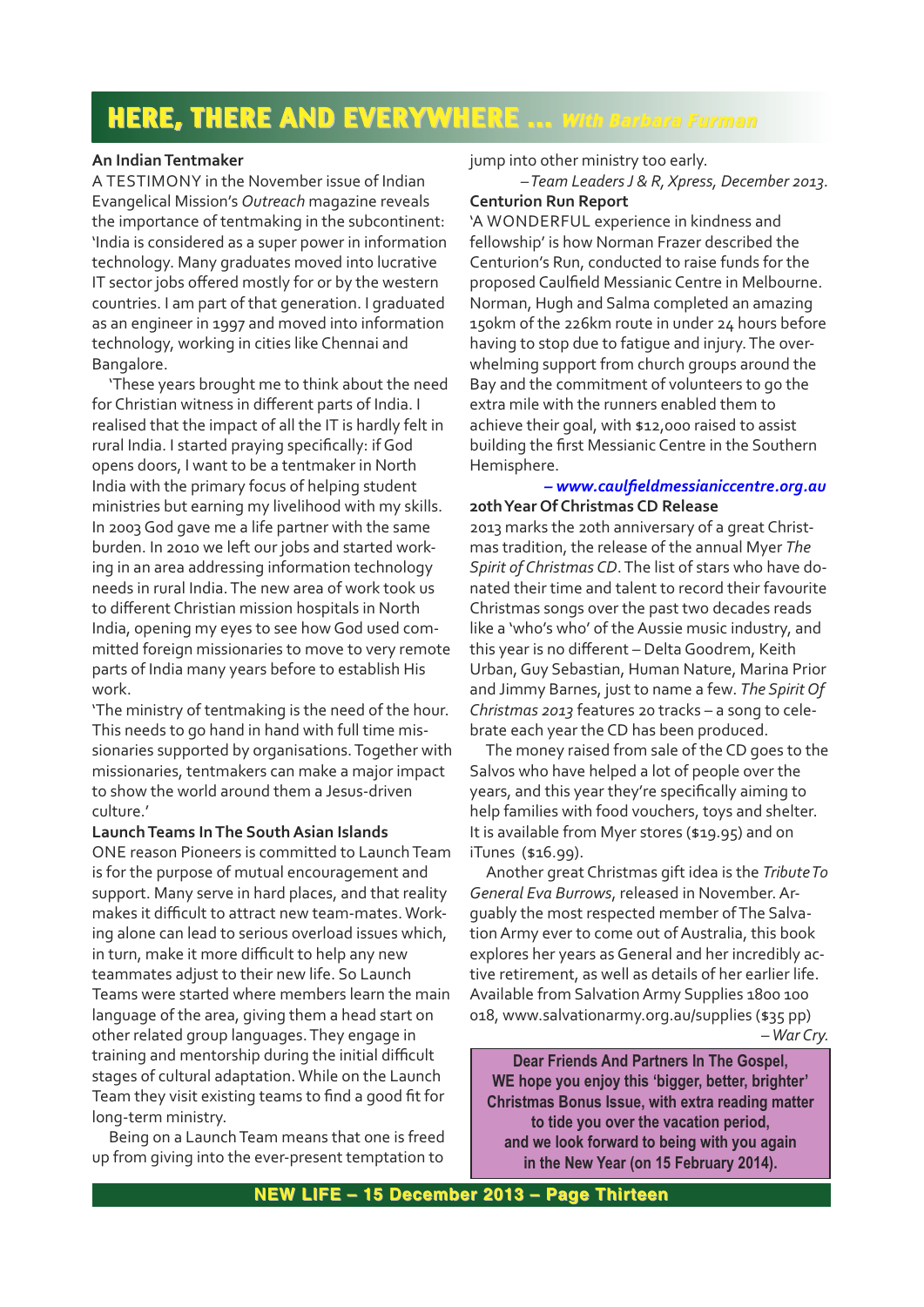## ROMANS: MOMENTOUS NEWS – DAVID COOK

## Knowing God's Plan (Read Romans 6.1-14)

FOR REFLECTION: *What does it mean for you to have eternal life (6.10)? See John 17.3. How does this section help you resist temptation?*

PAUL anticipates the big question: Since grace increases to cover sin (5.20), why not sin more so that God's grace increases even more? If God sees us perfect because of the work of Jesus, why worry about sin?

Paul responds to any thinking that encourages a slack attitude to sin with 'By no means!' (v.2). He goes on to tell us why we are to be holy.

We are to be holy because we died with Christ.

His death was a proxy death for us. We were with Him on the cross, with Him in the tomb, and with Him in His resurrection (vv.3,4). When Christ died for sin, we died to sin. Baptism, Paul says, is a constant reminder of our participation in Christ's death and resurrection. Union with

ROMANS

Jesus is the key to our justification and holiness. When we died with Christ, we died to sin. Sin did not die; rather our physical body, which sin used as its instrument, was taken out of gear (v.6). Conversely, we have been raised with Christ to a new life (vv.4,5,8). This new life is never ending (v.9). Qualitatively, it is a life lived in knowledge of God and in reverence for Him (v.10).

Significantly, to this point in the letter, Paul has not given one command. When it comes to justification, we have no contribution to make, so nothing can be commanded of us. But in vv. 11-14, he gives a number of orders.

The first (v.11), is attitudinal. We are to make the same calculation about ourselves as God has made about us; that is, that we are dead to sin and alive to God. As God sees us, so we are to see ourselves. Then (v.12), we do not let sin reign over us. Next (v.13), we do not keep going to sin's temple to make offerings there. Rather (v.13), we commit ourselves once and for all to God's lordship. The reason for this is that we live in a relationship not ruled by observing law, or by earning merit. We live in an unconditional, undeserved relationship of grace.

The key to holiness is to recognise our solidarity with Christ and to stop sinning. As we resist temptation, God will help us to resist it (see Philippians 2.12,13).

*Content taken from 'Romans: Momentous News' by David Cook, published by 10Publishing, used with permission.*

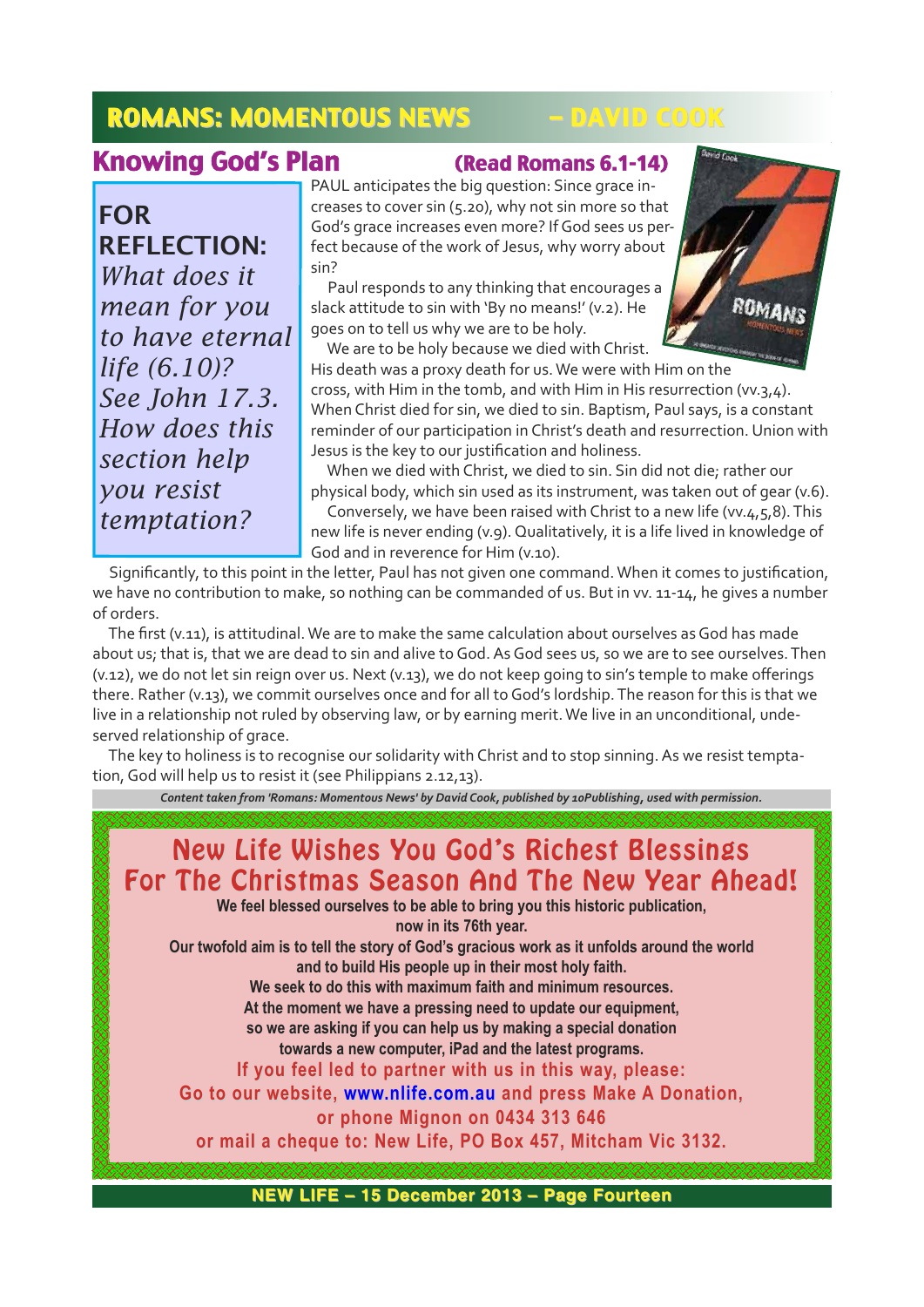# YOUTH VIEW ... **FMAS - It's Worth The Challenge**

IT was only October when I started to see giant, inflatable Santas swaying from the roadside. The one that I saw was advertising for a Christmas warehouse. Printed on the front wall of the warehouse were bold, capitalised letters which announced their message to anyone who would look in that direction: 'Christmas Sale: Lights, Decorations, Trees …' Now, with only a couple of weeks until Christmas, the lights have begun to pop up around the neighbourhood to signal the dawn of the festive season, supermarkets and corporate big businesses are taking advantage of the Christmas values of love, giving and community spirit in their quests for profit.

The mindset of the Christmas consumer was characterised surprisingly well by a friend of mine who works in retail. He pointed out that consumers were driven to make seemingly irrational purchases in their desperation to find gifts. Society's place of worship seems to have shifted to the shopping centre.

As a result of the capitalist system, Christmas has turned into a holiday defined by consumerism and superficiality. Despite this, most people still see Christmas as a time of love, giving and community spirit. The gift-purchasing is merely a reflection of these values. These values are indeed good things, but what grounds them?

As I look around the streets of Sydney, something seems to be missing. Hidden behind the lights, the trees, the Rudolfs, the Santas, and behind the Christmas rituals of carols and gift-giving is the most important element of all: contained within the word 'Christmas' itself, is the word 'Christ' – the most powerful, yet the most hidden element of Christmas.

Here is the challenge of Christmas to the Christian: 'Have this mind among yourselves, which is yours in Christ Jesus, whom though He was in the form of God, did not count equality with God a thing to be grasped, but made Himself nothing, taking the form of a servant, being born in the likeness of men. And being found in human form, He humbled Himself by becoming obedient to the point of death, even death on a cross.'

'Let the love, giving, and community spirit you experience this Christmas season be centred on Christ' is the Christmas message which should shape the life of the Christian. *– Anton Zhang*

*Anton Zhang is studying aeronautics and arts at the University of Sydney. He is part of a family of four. His hobbies include music, hiking and fencing. He is an active part of the Christian youth work at Padstow (Sydney) Chinese Congregational Church. This article was first published in Christian Today Australia. Other articles by Anton Zhang may be viewed at: www.pressserviceinternational.org/antonzhang.html*



## **Are You A Newshound? Writer? Journalist? Are You A Newshound? Writer? Journalist?**

*New Life* **Welcomes Readers' Contributions.**

**Go to www.nlife.com.au/Free Downloads/Guidelines**

**Submit articles to: editor@nlife.com.au**



Only a minute to read, but food for thought for the whole day! Short devotional blogs at: www.barbarafurman.com

#### VISITING MELBOURNE? **You're welcome at** *The Faith Factory***:** St Kilda Presbyterian Church, Cnr Alma Rd/Barkly St. Every Sunday 11am & 7pm; Living Stones Korean Presbyterian Church. Every Sunday 12.30pm; St Margaret's, Balaclava, Cnr Hotham St/Denman Rd. Every Sunday 9.30am. Minister: Rev Bob Thomas 0417 592 646 *You're Welcome At The Faith Factory – A Friendly, Caring, Bible-Believing Christian Fellowship –*



**NEW LIFE – 15 December 2013 – Page Fifteen**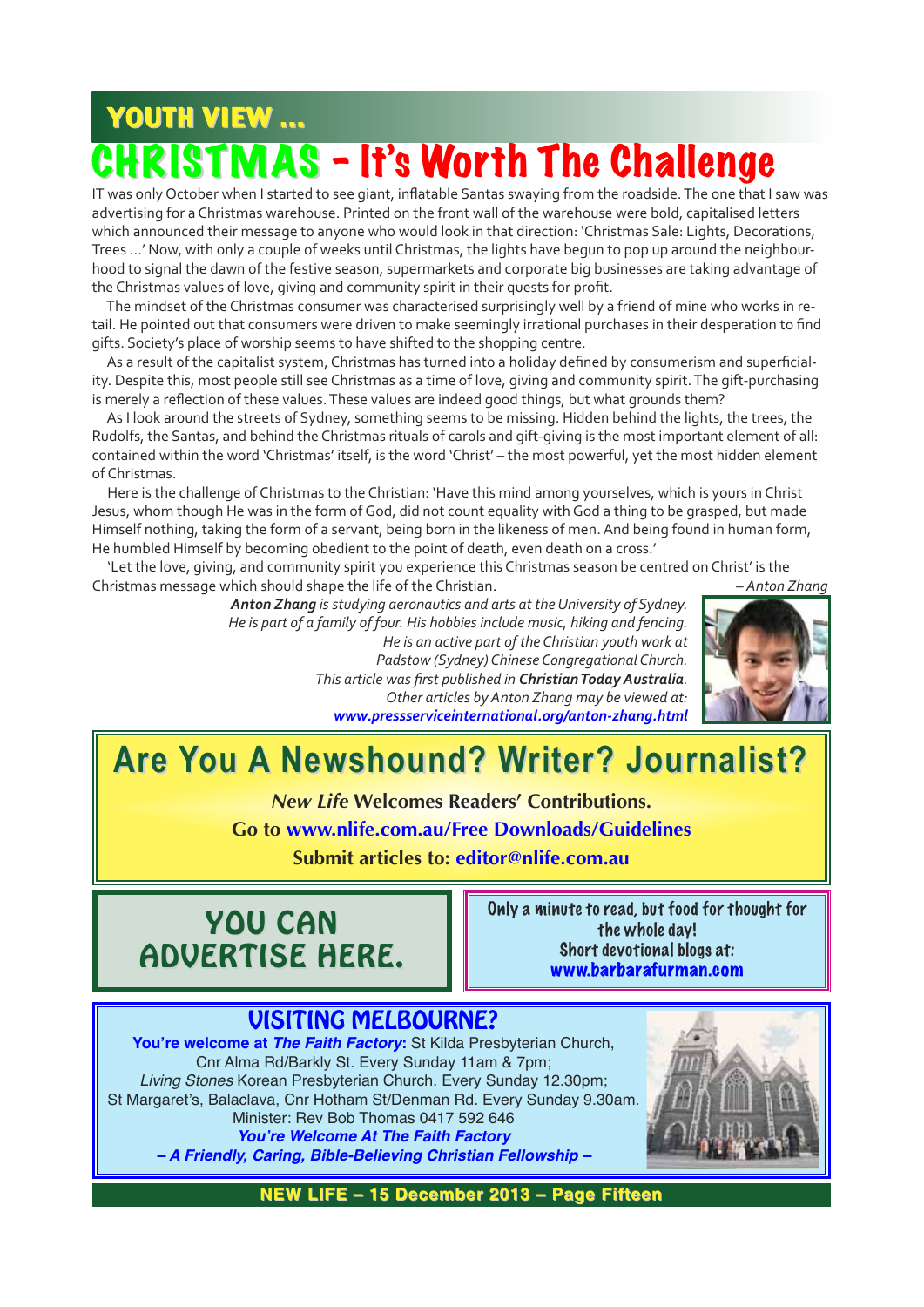## **BOOKS WORTH READING**

#### **THE WORKS OF WILLIAM TYNDALE: TWO VOLUMES, Republished by the** Banner Of Truth Trust, 2010. ISBN 978-1-84871-072-6 and 978-1-84871-073-3.

THIS two volume set is a reprint of the 1848 Parker Society edition of Tyndale's works. As is well-known, Tyndale was the first translator of the Bible from its original languages into the English vernacular (his New Testament was published in 1525) and he was punished for this crime by being martyred in 1536. A 70-page biography of Tyndale opens the first volume. Tyndale saw that there was no way to establish the people in the truth of the Gospel unless they were supplied with an English translation of the Bible. His prayer when tied to the stake was uttered in a loud voice: 'Lord, open the King of England's eyes'. His dying prayer was answered, and before the year was ended, Tyndale's New Testament came forth from the king's own printer. What is forgotten today are the many other works Tyndale wrote.

*A Pathway Into The Holy Scripture* is a revision of his *Prologue To The New Testament*. It provides an exposition of the Gospel message, explaining the relation of law and Gospel with wonderful clarity, so that it is a joy to read despite the old English diction. *The Parable Of The Wicked Mammon* is a treatise on justification by faith (the title referring to the parable in Luke 16). Tyndale insists that faith is a gift from God and that faith produces a life of love and good works. This explanation of the connection between faith and works is both biblical and masterful in its careful handling of all the difficult texts and objections to this key doctrine. Luther-like, he finds the Gospel in every verse of Scripture that speaks of works and reward, with works viewed as the fruit of faith and the reward as a gracious gift on the basis of Christ's merit.

*The Obedience Of The Christian Man* was read and delighted in by Anne Boleyn. Its preface is a brilliant argument in favour of the translation of the Bible into the vernacular, answering all the usual Roman arguments to the contrary. Tyndale upholds the right of rulers and condemns the Pope's claims to temporal power, urging the king to resist such tyranny. In complaining of the greed of the Roman clergy, Tyndale reminds his readers that Christ commanded Peter 'Feed my sheep', and not 'Shear thy sheep' (page 257). He goes on to give a lucid explanation of the sacraments in *A Brief Declaration Of The Sacraments*. They are signs pointing to Gospel promises that feed faith.

Tyndale provides brief *Prologues* (introductions) to the different Bible books, including the Five Books of Moses, the Four Gospels and the Epistles of Paul. He explains what moved him to translate the New Testament. I quote: 'Because I had perceived by experience, how that it was impossible to establish the lay-people in any truth, except the Scripture were plainly laid before their eyes in their mother-tongue, that they might see the process, order and meaning of the text' (p. 397). On *Leviticus*, he gives helpful counsel about the use and abuse of the Old Testament ceremonies and types, his main point being they are not to be used to establish doctrine but to illustrate doctrine. His *Prologue* to *Romans* is basically a translation of Luther's famous *Preface* to that letter. He argues that the letter of *James* does not undermine the doctrine of justification by faith.

In his polemical work, *The Practice Of Prelates*, he exposes the faults of the Roman clergy, likening them to the Scribes and Pharisees of Jesus' day, and particularly condemning their temporal power and acquisition of wealth. Tyndale's argument can be simply summed up in this way: 'Christ's Kingdom is not of this world (John 18); and the Pope's kingdom is all the world'. He illustrates this by giving a history of the papacy and of the infamous career of Cardinal Wolsey.

Then, we have Tyndale's answer to *Sir Thomas More's Dialogue*, that explains the true (biblical) meaning of 'church' and defends his use of the word 'congregation' (instead of church) in his translation of the New Testament, and likewise his use of elder not priest, love not charity, favour not grace, and repentance not penance.

The last substantial thesis is *The Supper Of The Lord*, largely an exposition of John 6 and 1 Corinthians 11, repeatedly contradicting and correcting his opponent Thomas More. To take the time and effort to read through these two volumes will pay rich dividends, for the reader will gain a crystal-clear understanding of Gospel principles.

*– Greg Goswell*



*'Tyndale saw that there was no way to establish the people in the truth of the Gospel unless they were supplied with an English translation of the Bible.'*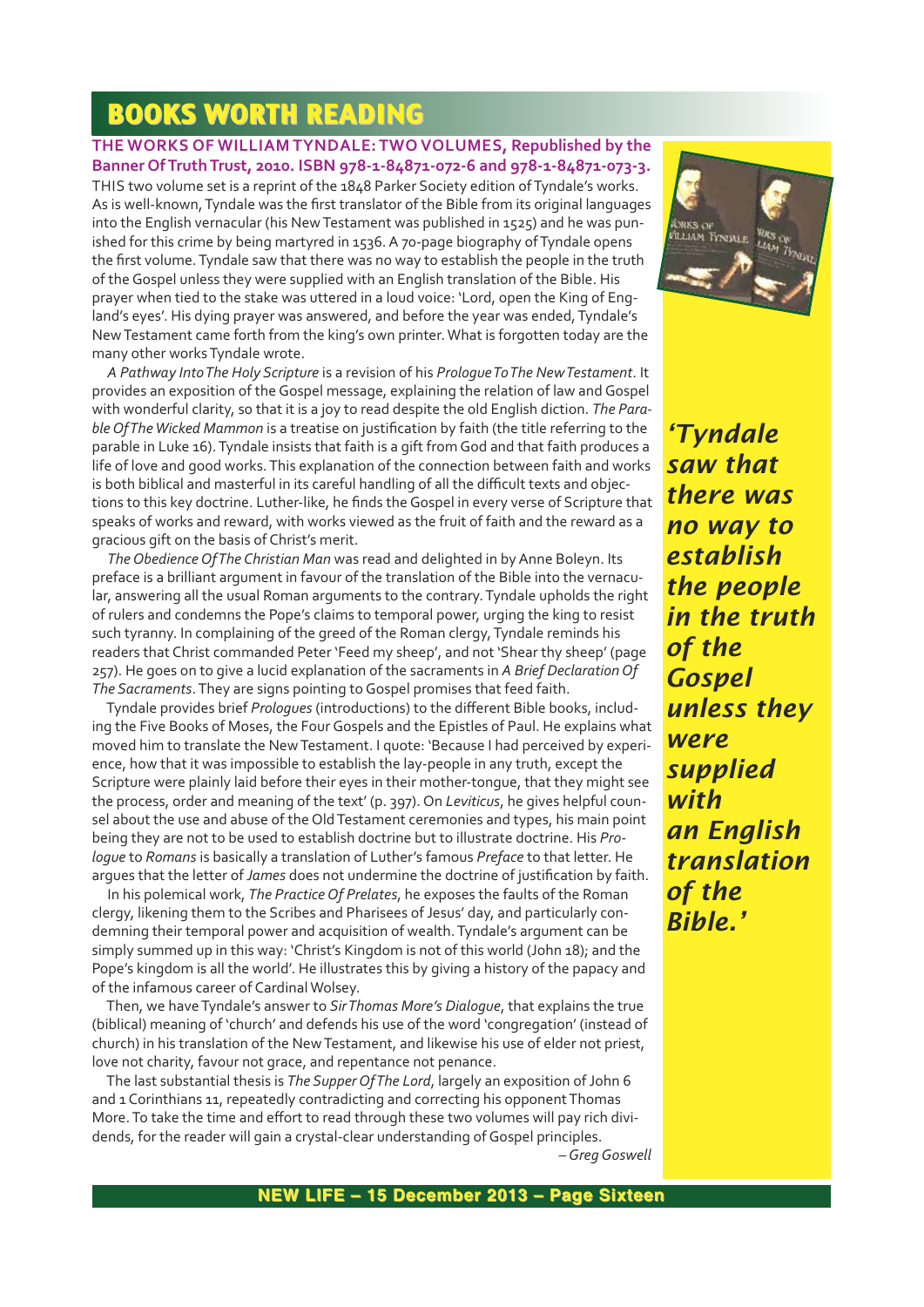## **BOOKS WORTH READING**

## **Two Little Gems From Banner Of Truth:**

**FINDING PEACE WITH GOD – Justification Explained, Maurice Roberts, Banner Of Truth, Edinburgh, 2013. ISBN 978 1 84871 278 2.**

EVERYTHING in this concise, 43 page booklet leads up to the challenge given at the end: 'Is anything here in this life half so important, then, as this one thing: to be freely justified by God's grace?'



To bring us to that point our author explores the logical steps of *Our Relationship With God, Our Need Of Justification, God's Gift Of Righteousness* and *Salvation By Faith Alone*, followed by *The Teaching On Justification In The Early Church, Errors And Falsehoods To Be Avoided, The Classic Statement, The Healthy Fear Of God* and *Justification: The Way To Glory*.

While others have written lengthy and deep theological tomes on these themes, Maurice Roberts, recently retired as Minister of the Free Church Of Scotland (Continuing) in Inverness, writes primarily for those unfamiliar with or recently introduced to the great doctrines of the Christian faith. Here is a book to share with a new believer or a not-yet-Christian friend in a coffee shop or to leave carelessly on the bus for someone else to pick up – and for when they want to dig deeper there's an excellent bibliograpy in the back of the book.

#### **The Way To True HAPPINESS, Ralph Venning. ISBN 978 1 84871 288 1.**

IMAGINE walking beside St Paul's Cathedral and finding a little preacher in an open-air pulpit calling passers-by to find true happiness by coming to faith in Jesus Christ as Lord and Saviour and following Him in every way on every day. Our preacher is Ralph Venning, the Puritan known for his learning, moderation, godliness and exemplary life. No wonder people stopped and listened to him. This little booklet brings us a summary of much of his outdoor preaching, and it can edify us half a millenium and half a world away every bit as much as it did in the shadow of the great cathedral. As the publishers say: 'Venning was admired not only for his preaching but also for the consistency of his life. This, together with his powerful calls to a pleasure-obsessed world to seek happiness only where it may be found, are perhaps the reasons why his writings continue to speak so powerfully to us today.' Full of wise words and memorable sayings, this is another book to share with the enquirer and the new believer. *– Bob Thomas*

#### LAMP UNTO MY FEET, Peter Barnes, Christian Focus, Ross-Shire, 2013, Paperback, **ISBN 978-1-78191-121-1, also available as epub and mobi.**

GOOD books make great gifts, and here is a book that fits the bill. If you are still looking for that Christmas present to encourage a friend or for your own holiday reading, this is one for you. It consists of short biographical pieces on Christians from the time of the Early Church to the present day. Peter Barnes writes with his usual mix of knowledge and humour. Each person is introduced with Bible texts that are relevant to their lives and sprinkled through each succinct account are verses they clung to in times of trouble and which moulded their lives. These are Christians who have stood out for their faith but they are human accounts. You will read of people with struggles both externally and within themselves. Some were excommunicated, some were martyred, some were imprisoned, some were jeered, but all turned to the Word of God for direction in life and death.

Who was proclaimed the patron saint of Television in 1958? Who could grasp complex languages but could not remember the names of his students? Who always read his sermons following his manuscript with one finger? These somewhat amusing insights are intertwined with often moving and always thoughtful accounts.

The book's title is from what many of us grew up with as the Scripture Union verse from Psalm 119.105 'Your word is a lamp to my feet and a light to my path'. The reader will find that to read the verses in every chapter will not only give a clearer picture of each person written about but also provide a meditation on key Bible verses. You can read through the sketches but there will be plenty of scope to go back and reread the texts and see how these fitted into the lives of these saints of God. It is the emphasis on Bible verses that sets *Lamp Unto My Feet* apart from other books of its type. As we are told at the end of the book, the aim is not for us to 'pick a hero' to follow but to encourage us to see how God has used His Word in the life of the believer throughout the centuries – and indeed is still doing today. *– Mignon Goswell*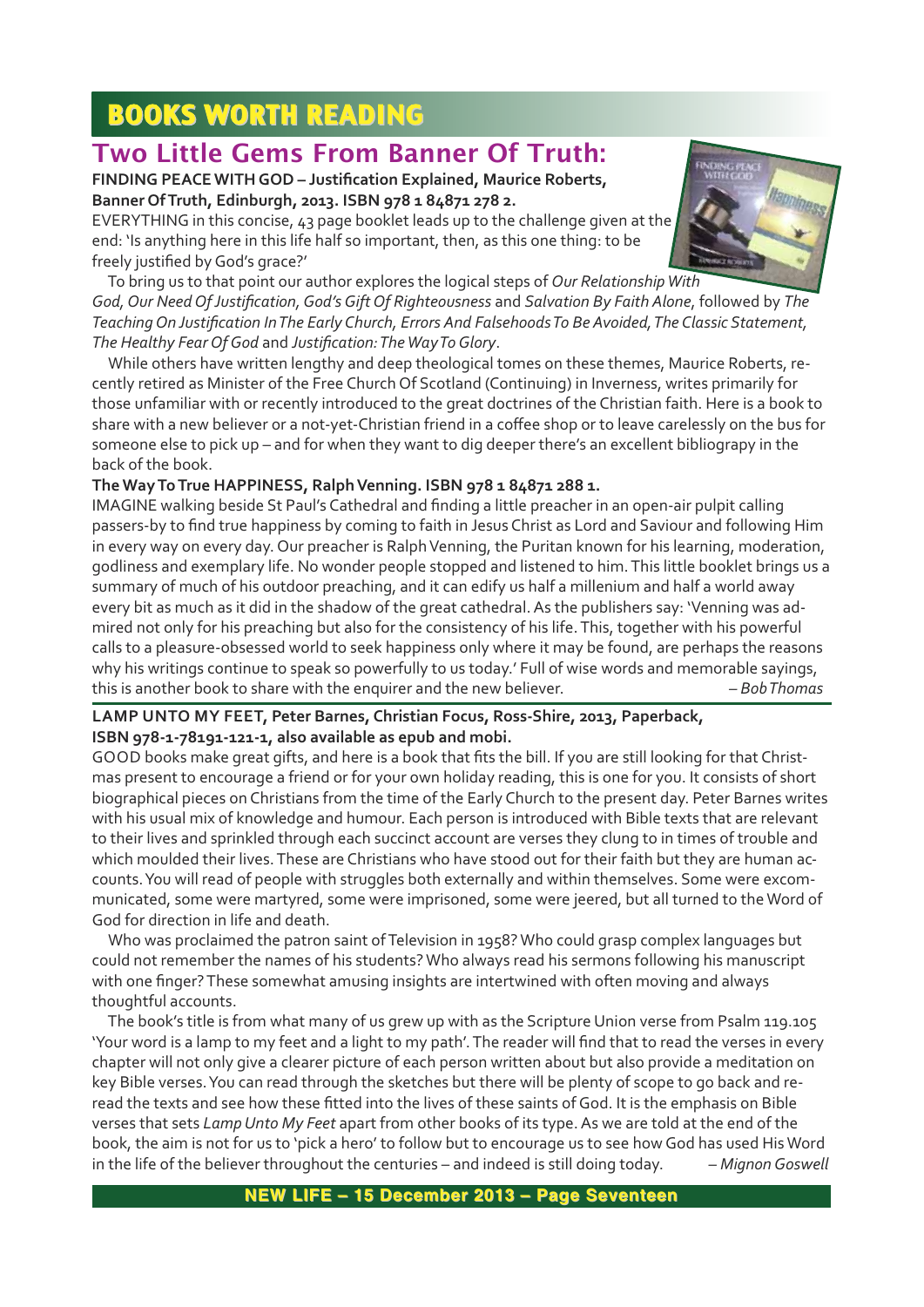## **A FEW STATISTICS PUBLISHED RECENTLY DISTURB ME:**

• Australia is second only to Switzerland as the nation people are most fortunate to be born into and live in.

• Australia is second only to Switzerland in terms of high life expectancy.

• Australia is the wealthiest nation on Earth, the mean worth of each of us being \$US219,505, and 5% of us are millionaires.

• But the fifth highest cause of death in Australia, after heart disease, stroke, lung and bowel cancer is self harm, prevalent especially among 19–26 year olds. Why, when we live in what is virtually paradise on Earth?



It was the French philosopher and mathematician Blaise Pascal who said that inside each of us is a Godshaped vacuum and try as we might to fill it, only God can fill that space.

Christmas is all about Jesus' entrance into this world. In John 14.6 in response to Thomas' gloomy question, Jesus says, 'I AM the Way, the Truth, and the Life. No-one comes to the Father except by Me.'

This is surely an arrogant claim – unless, of course, it is true.

At Christmas we remember that the One who is the way to God has come; the One who reveals all the truth we need to know about God has come; the One who is the source of life itself has come. There is a way to God, there is truth and real life available in Jesus. The apostles always declared that there is only one way to God. Saul went to Damascus to persecute followers of *the* Way, not *a* way.

Of course other religions make exclusive claims, so what is so special about Jesus' claim? Jesus' claim is unique because it is backed by His death and His resurrection, better attested by ancient manuscripts than any other ancient events. No other religious leader has risen from death, thus Jesus uniquely authenticates His claims: The way. The truth. The life.

#### **This Christmas, Think About C.S. Lewis's Challenge:**

'If Christianity is untrue, it is unimportant.

If Christianity is true, it is infinitely important.

The only thing Christianity cannot be, is moderately important.

Jesus says He is the only way, the exclusive truth and the sole source of life.

Since that is true, the most loving thing we can do is to declare it

and warn others that they are on a path which is a dead end street,

leading to disappointment and catastrophe.'

#### **'He Loved Me And Gave Himself For Me'**

On 3 January 2014, as a member of the SCG, I will get up at 5am, queue up at the members' gate at 6am and then run from the gate, in what is called 'The Paddington Gift' to secure my seat for the day, in the Members' Stand. I will try to reserve the seat next to me for a friend. He will get up at about 9.30am, wander into the ground at 10.30 for the start of play, secure in the knowledge that I have reserved a seat for him. I pay the member's subscription, I get up at 5am, queue at 6am, race for a seat at 7am - I do all the work; he wanders in and enjoys the fruit of my labours.

What makes Christianity so unique? All religions tell you to line up, join the queue, run the race, do your best. But you will never be sure you've done enough. If you get a seat in Heaven or Paradise it will reflect well on you. But Jesus came into the world to live perfectly, die substitutionally and rise bodily. Believer, He has secured a seat in Heaven for you, and He says: 'In My Fathers House are many seats, I have reserved one for you.' (John 14.2)

Jesus came at Christmas to win a place for you at God's family table, your being there will reflect well on Him. Jesus asks you what he asked Philip: do you believe this? (John 14.10). Then He tells Philip the basis of such belief; it is the words of Jesus, or belief in the evidence of the miracles themselves (John 14.11). Do you believe that Jesus is the Way, the Truth and the Life? Believe on the basis of His words or His works, on the basis of His resurrection itself.

*– David Cook, Moderator General, Presbyterian Church of Australia.*

**NEW LIFE – 15 December 2013 – Page Eighteen**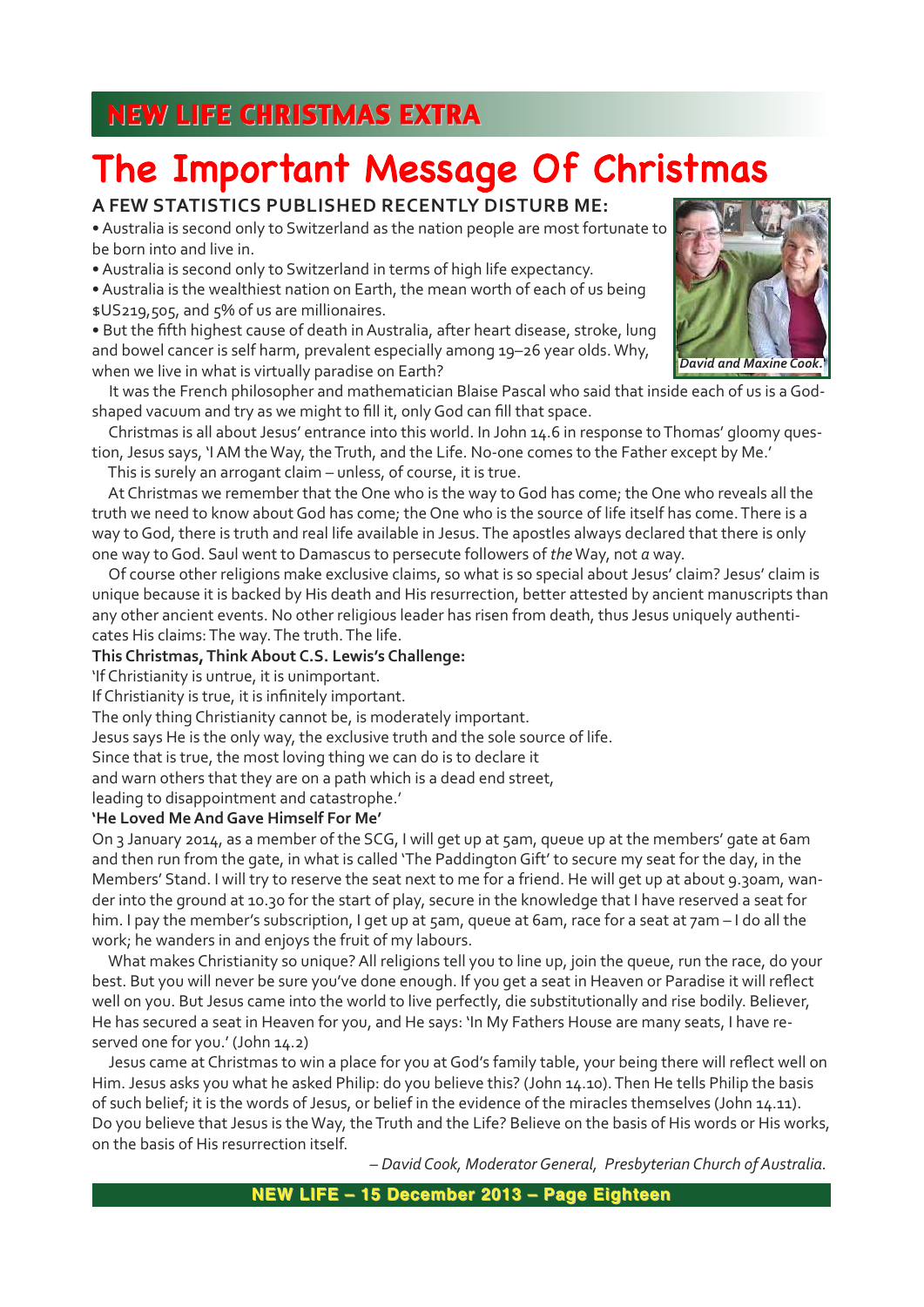AT Christmas time we can get so caught up with *celebrating the fact of Christ's coming that we forget the purpose of His coming ...*



THE birth of Jesus Christ is a unique event in human history because it involved the incarnation of God. God the Son became a human being in the womb of a young virgin woman named Mary. He was born in a stable and laid to sleep in a feeding trough. Angels announced His birth, shepherds worshipped Him, and wise men gave Him gifts. A king tried to kill Him, but His stepfather kept Him safe by smuggling Him out of the country – remarkable events, well worth remembering and celebrating! But why did they happen? **God The Son Became Christ The Child For A Reason**.

There was a purpose to His coming; and He Himself explained that purpose when He grew to be a man and began His ministry. He said to the people of a certain town, 'I must preach the good news of the Kingdom of God ... for I was sent for this purpose.' (Luke 4.43).

The Son of God came from Heaven to Earth for this purpose: to 'preach the good news of the Kingdom of God.' What is that good news? It is this: 'God so loved the world, that He gave His only Son, that whoever believes in Him should not perish but have eternal life.' (John 3.16).

God's gift of His Son to us required the death of His Son for us. Jesus understood this perfectly well and spoke about it several days before His crucifixion. He said, 'The hour has come for the Son of Man to be glorified … Now is my soul troubled. And what shall I say? 'Father, save Me from this hour'? But for this purpose I have come to this hour.' (John 12.23,27).

The Son of God came from Heaven to Earth for this purpose: to experience the terrifying hour of His death, to be glorified by being lifted up on a cross, to be crucified as a sacrifice for sinners.

It is interesting to note that Jesus did not command His disciples to remember the hour of His birth, but He did command them to remember the hour of His death. Just before His crucifixion, at the Last Supper, He instituted a memorial service whose sole focus is His body broken and His blood shed for us, a service to be conducted repeatedly by Christians throughout the world until He returns. (Matthew 26.26-29; 1 Corinthians 11.23-26).

This is not to suggest that we should not celebrate Jesus' birth: it is simply to emphasise that we should never forget His death because His birth finds its meaning in His death. Hence, to be fully meaningful and beneficial, Christmas celebrations should be tinged with Easter lamentations.

*Why lies He in such mean estate, Where ox and ass are feeding? Good Christians, fear, for sinners here The silent Word is pleading. Nails, spear shall pierce Him through, The cross be borne for me, for you. Hail, hail the Word made flesh, The Babe, the Son of Mary.*

*So bring Him incense, gold and myrrh, Come peasant, king to own Him; The King of kings salvation brings, Let loving hearts enthrone Him. Raise, raise a song on high, The virgin sings her lullaby. Joy, joy for Christ is born, The Babe, the Son of Mary. (A Christmas Carol by William Chatterton Dix.)*

At Christmas we remember that the Son of God came to Earth. But we should also remember why He came. He came for this purpose: to preach the good news of the Kingdom of God and to open a way for us to enter that Kingdom by facing the hour of His death.

*(Scripture quotations are from the English Standard Version of The Holy Bible, 2001)*

*– Andrew Lansdown, a widely published and award winning Australian writer, whose poems and stories have been published in numerous magazines and newspapers and are represented in over 90 anthologies. His published books include ten collections of poetry, two collections of children's poetry, two collections of short stories and three novels. andrew@andrewlansdown.com*



**NEW LIFE – 15 December 2013 – Page Nineteen**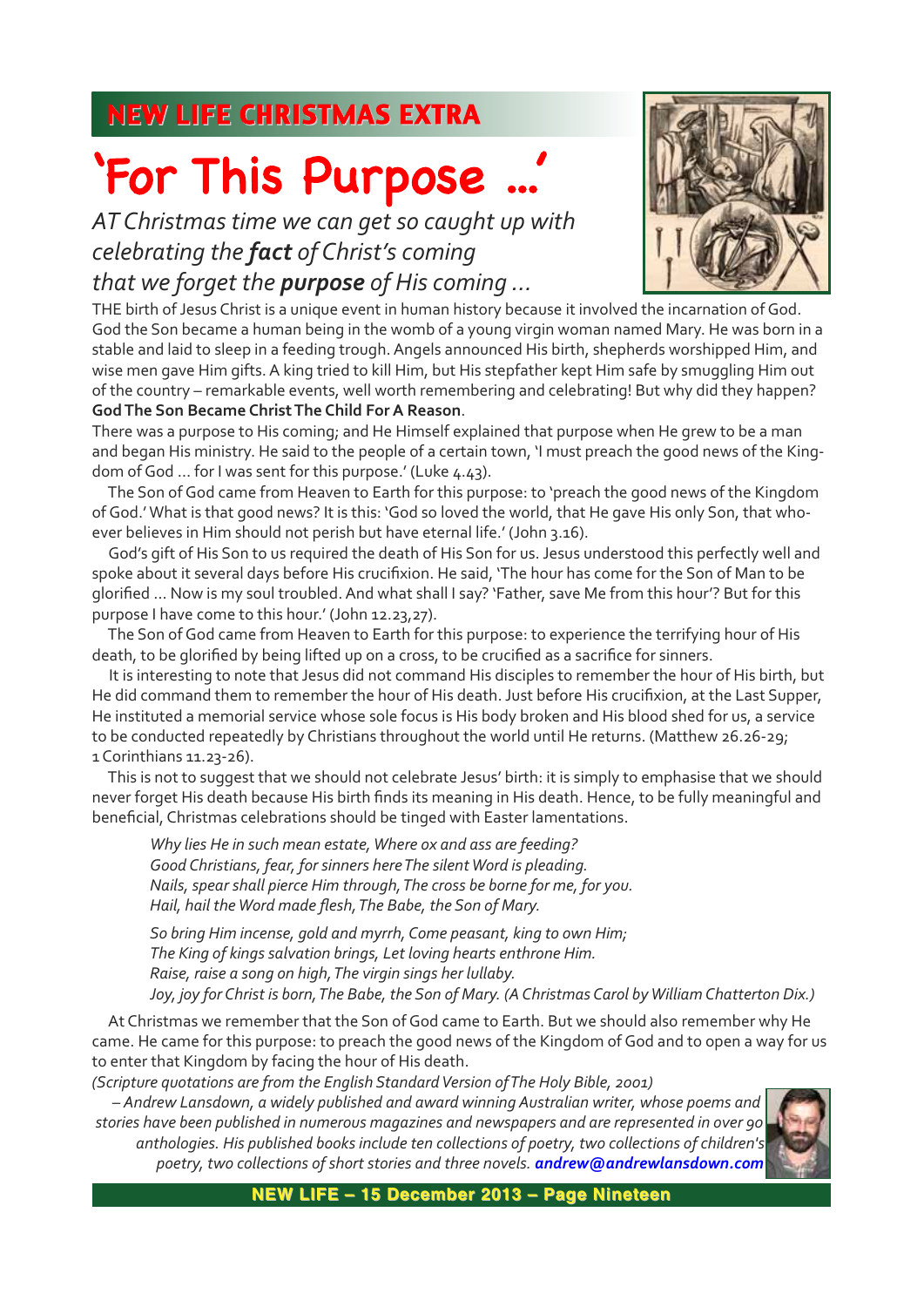# **NEW LIFE CHRISTMAS EXTRA** *The Centre Of The Universe*



IO, Europa, Ganymede and Callisto are the names of the four largest moons of the planet Jupiter. They cannot be seen by the naked eye, even on the clearest night from the highest mountain. In fact they were not seen by anyone until 1609 when the astronomer Galileo observed them through a telescope. Over several days he watched the four moons. Each night they changed their position. The discovery of these four moons was important in the history of science, because they were the first objects in the sky to be observed which did not go around the Earth.

Everything we can see in the sky with our own eyes seems to go around the Earth. The Sun goes up in the east, goes across the sky and goes down in the west. The Moon goes up in the east, goes across the sky and goes down in the west. The stars go up … Well, you get the idea. It's only natural that people think that the Earth is the centre of the Universe and everything else in the sky revolves around it.

Have you ever met someone like that? Someone who thinks that they are the centre of the universe? Someone who thinks that everything revolves around themselves? If someone else hurts them, they make it all about themselves. If they hurt someone else, they still find a way to make it all about themselves – about how they can't help hurting other people because they are hurting so much inside, because their parents were so cruel to them, when they were little children. Or something like that. You know the kind of person. They don't say sorry. They can't say sorry. They don't check to see if the other person is all right. They are too busy justifying themselves – everything revolves around them.

Of course it's only natural to think this way. We see the world through one pair of eyes. We can see to the far horizon. But in the middle of everything is ourselves. And unless we can read minds, we only have access to our own thoughts. We've got no idea what other people are thinking. For all we know they're not people at all, just robots put here to do what we want. It's only natural that as we go from one experience to another we think of our life like the story in a book with ourselves as the main character. And everyone else exists to make us happy.

## *Psalm 8*

*Lord, our Lord, how majestic is your name in all the earth! You have set your glory in the heavens. Through the praise of children and infants you have established a stronghold against your enemies, to silence the foe and the avenger. When I consider your heavens, the work of your fingers, the moon and the stars, which you have set in place, what is mankind that you are mindful of them, human beings, that you care for them? You have made them a little lower than the angels and crowned them with glory and honour. You made them rulers over the works of your hands; you put everything under their feet: all flocks and herds, and the animals of the wild, the birds in the sky, and the fish in the sea, all that swim the paths of the seas. Lord, our Lord, how majestic is your name in all the earth!*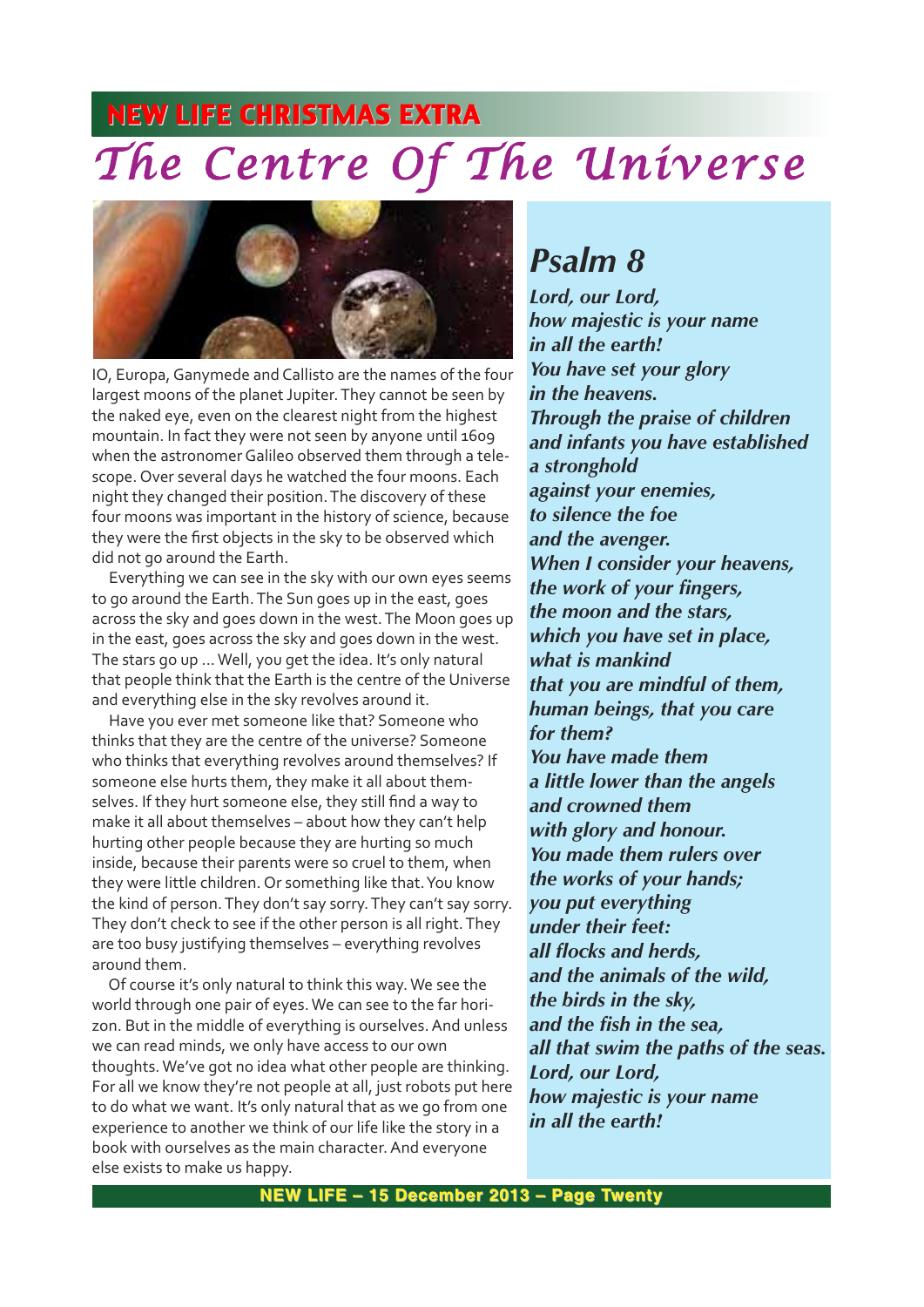#### **The Real Centre Of The Universe**

BUT in Psalm 8 we learn that what actually lies at the centre of the Universe is the God who made it all, the God who is above and beyond the Universe, the God whose special love and care is for us.

Psalm 8 begins and ends with these words, 'O Lord, our Lord, how majestic is Your Name in all the Earth.' The first two words, 'O Lord,' remind us that this psalm is in fact a song of praise addressed to God. It is not a poem addressed to you about Him. It is, in fact, a prayer to God addressed to Him. Again and again the psalm mentions the word 'You', and by the word 'You' he doesn't mean 'you'. He means the Lord.

*'How majestic is Your Name in all the Earth.' 'You have set Your glory above the Heavens.' 'From the lips of children You have ordained praise.' 'When I consider Your Heavens, the work of Your hands …'*

In the very first line, from the very first syllable, Psalm 8 directs our attention away from ourselves and to Someone else. Another Person. With thoughts and plans and feelings.



A Person who speaks and hears and promises and answers. A Person who is more fit than we are to take His proper place at the centre of the universe. He is the Lord, the Creator of Heaven and Earth.

Not only is He the Lord. But He is our Lord. 'O Lord, our Lord, how majestic is Your Name in all the Earth.' He is not just the impersonal God who lives way up there somewhere above the dome of the sky. But He is the personal God who has made us for Himself. He is our God. And we are His people. We belong to each other – not just because He has made us, but because He has give us His great and precious promises so that our destiny is not just to be born and to live and to die and to return to dust, but to live with Him forever as He wishes.

It is this God, our God, whose glory and praise and majesty are sung in this psalm. 'O Lord, our Lord, how majestic is Your Name in all the Earth. You have set Your glory above the Heavens.' Every corner of the globe, every extremity of the universe bears witness to the wisdom and power of its Creator. From the beauty and strength of diamonds found in mines deep under the Earth, to the heart of suns where diamonds are made in the heat and pressure of that furnace.

They all proclaim the glory of the God who made the cats and dogs and dodos and dinosaurs; the God who made the Moon, the moons of Jupiter and the moons of distant planets in the furthest galaxy; the God who smashes continents together to pile up the highest mountains; the God who tears them apart again to form the depths of the seas; the God who sends the rain not just to fill our dams and to water our crops, but so that the rivers will run to water all the Earth; the God who acts not for our pleasure and convenience, but to do His will and to fulfil His purpose. His praises are sung as much by the dance of the stars at night and by the cries of infants and babies in their need and distress as they are by the largest choirs in the tallest cathedrals. He is the Lord. He is our Lord.

In verse 3 we see David, the writer of this psalm, standing under the stars. He is possibly thinking back to a time when he was caring for his father's sheep, remembering a cloudless night when the stars shone, their light not drowned out by the bright city lights but shining like precious jewels in the sky. David does not know that the closest one is 40 thousand billion kilometres away. He does not know that the furthest one he can see is 20 billion billion kilometres away. He has no idea that all those stars form a spinning disc we call a galaxy, which contains 5000 stars he can see and another 100 billion that he can't. He will never know that if the galaxy was only as large as the Earth then the Earth would be smaller than the finest particle of dust. But as he stands under the dome of the night sky, as he feels its immensity pressing upon his mind, he can't help but feel incredibly small.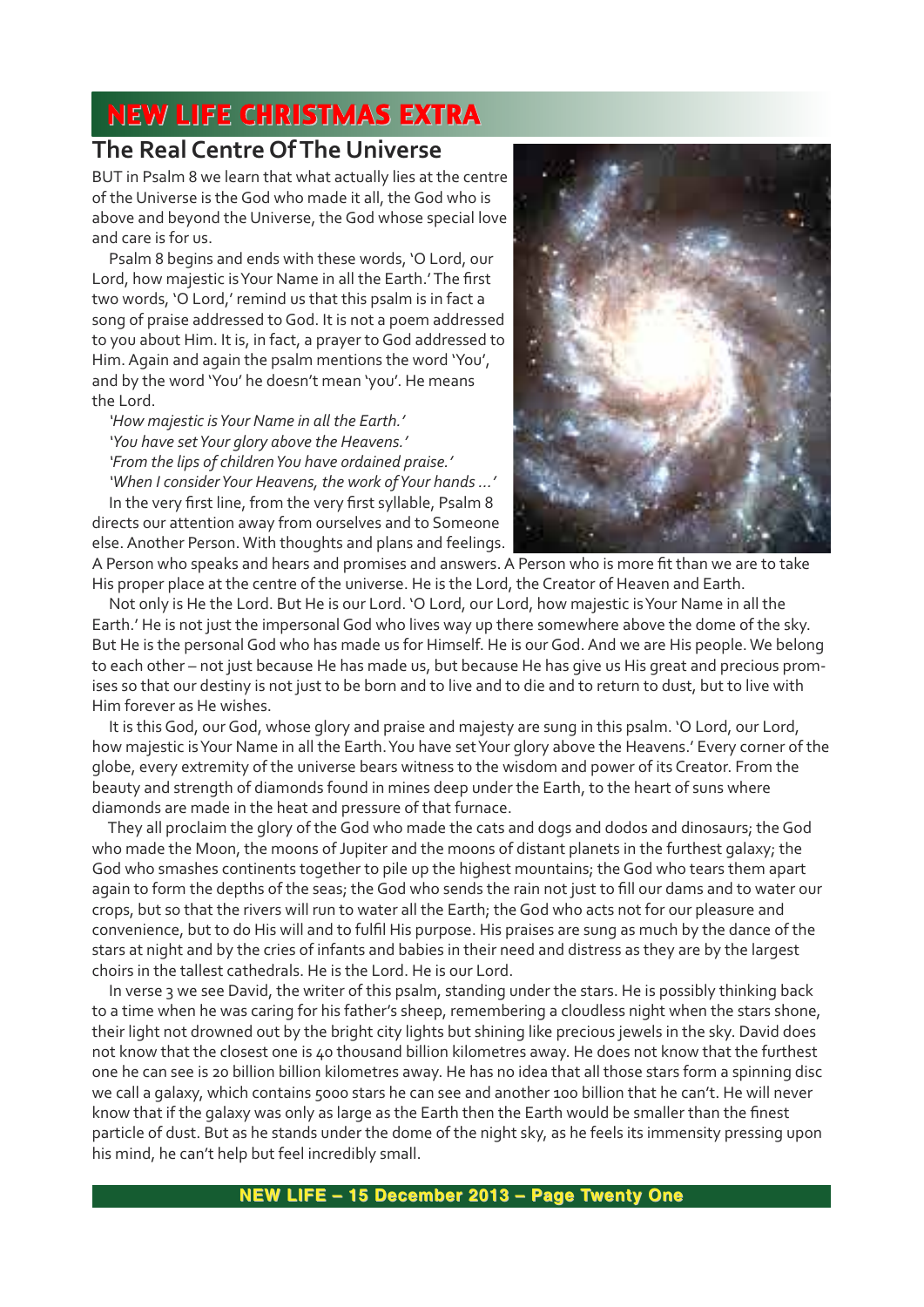## **God – So Inconceivably Immense**

'WHEN I consider Your Heavens, the work of Your fingers, the moon and the stars which You have set in place …'

And yet the Scriptures teach him that behind the vastness of space is a God so inconceivably immense that the universe is simply the work of His hands, and the stars have been set in place with His fingers. So David's mouth erupts in questions that can't even begin to express adequately his astonishment.

'What is man that You remember him? What is the son of man that You care for him?'

If our planet is nothing more than the dust that floats in a sunbeam, then who are we to think that we are special to the God whom the whole universe is too small to contain? Who are we to imagine that our petty concerns are of interest to Him? Who are we to presume for a moment that the whole world revolves around us?

But the Scriptures teach us that God's love is upon us. He has made us to know Him, to love Him and to serve Him. He has given us life, He fills our hearts with joy and He has given us



the curiosity and determination to search out the Earth and space to discover all its secrets. Our Creator has made us to be creators too so that we can imagine, design and build things of beauty and usefulness. He has stooped so low, like a grandfather bending down to play with his grandson, in order to communicate with us and He invites us, even commands us, to speak with Him in prayer. The night sky with all its vast emptiness can make a man small, but the God who made it all can make him stand tall.

'You have made him a little lower than the heavenly beings. You have crowned him with glory and honour. You made him ruler over the works of Your hands. You put everything under his feet, all flocks and herds and the beasts of the field, the birds of the air and the fish of the sea.'

If only it were true. If only we were able to live up to this great dignity. If only we were able to match this great power that is within our grasp with even greater responsibility. For we can dam up rivers so that our crops never die. We can carve through mountains so that our cars drive fast and straight. We can bridge wide valleys. We can sail the widest ocean. We can put a human being on the moon. We can tame all animals so that they obey us and yet we cannot tame ourselves so that we do what is good for ourselves.

The Lord has made us only a little lower than Himself. We have the power to build or to destroy, to imagine possible futures and to make the one we choose come true, yet we cannot match that God-like power with a God-like love and care for our world or for our neighbours.

The French philosopher Blaise Pascal said that humanity is both the glory and the shame of the universe. How can we believe, as Psalm 8 says, that all things are under our control, when we cannot even control ourselves?